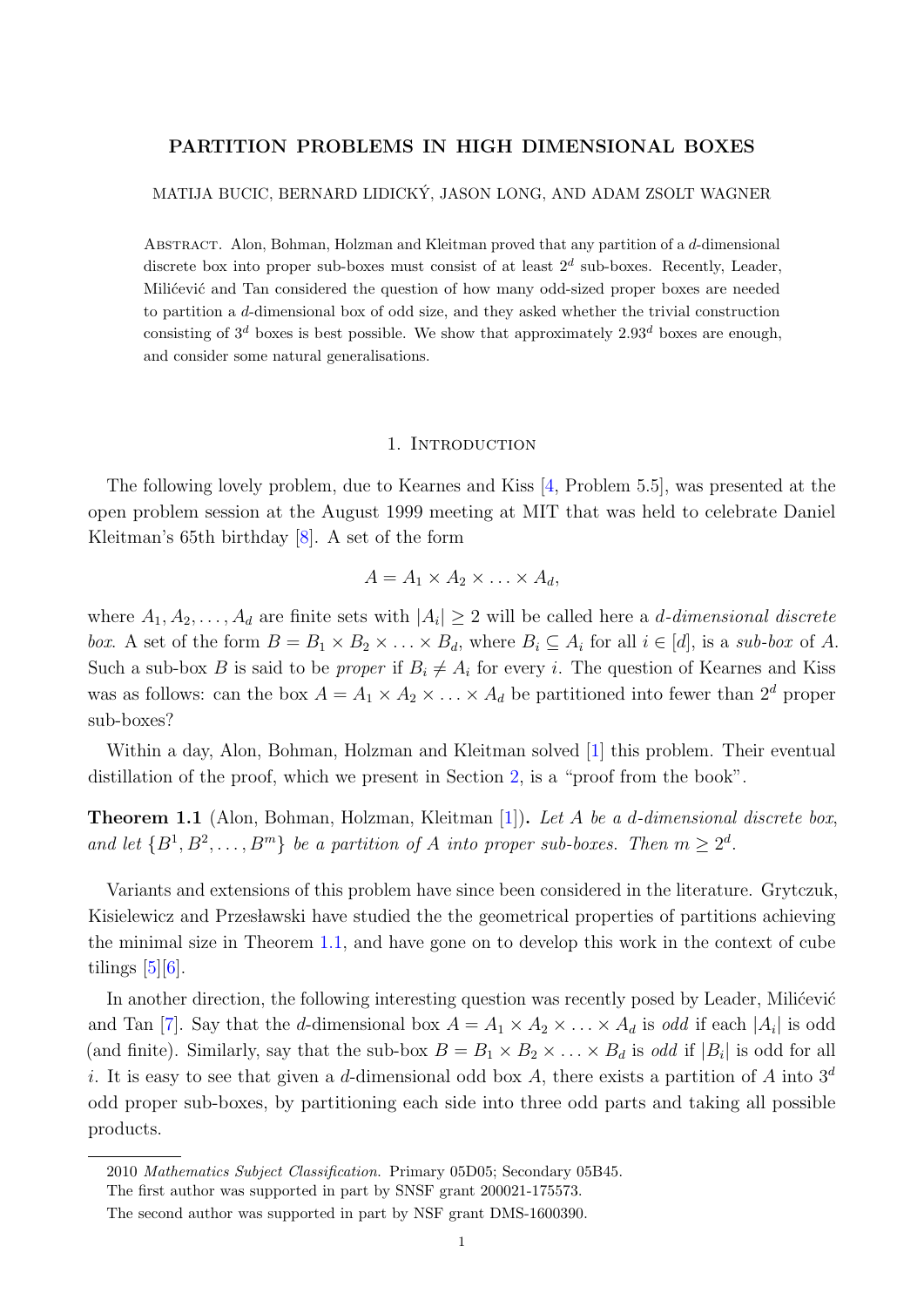<span id="page-1-1"></span>**Question 1.2** (Leader, Milićević, Tan [\[7\]](#page-17-4)). Let A be a d-dimensional odd box, and let  $\{B^1, B^2, \ldots, B^m\}$ be a partition of A into odd proper sub-boxes. Does it follow that then  $m \geq 3^d$ ?.

Our first result is that the answer to this question is 'no':

<span id="page-1-2"></span>**Theorem 1.3.** Let  $d \in \mathbb{Z}^+$  be divisible by 3. Then there exists a partition of  $[5]^d$  into  $25^{d/3} \leq$  $2.93<sup>d</sup>$  odd proper sub-boxes.

The proof is based on an example which shows that it is possible to partition  $[5]^3$  into 25 odd proper sub-boxes, see Figure [1.](#page-1-0) We originally found examples with the help of a computer, but the example presented here was found by hand, keeping in mind certain properties of the examples provided by the computer. The solution is not unique.

FIGURE 1. 25 odd boxes partitioning  $[5]^3$ 

<span id="page-1-0"></span>

The situation changes, however if we require the odd boxes in our partition to be products of intervals. Say that the box  $B = B_1 \times B_2 \times \ldots \times B_d$  is a *brick* if for each  $i \in \{1, 2, \ldots, d\}$  there exist integers  $i_0, i_1$  with  $i_0 \leq i_1$ , such that  $B_i = \{i_0, i_0 + 1, \ldots, i_1\}$ . As examples, consider the following two boxes:

- The set  $B = \{2, 3, 4\} \times \{4\} \times \{1, 6, 7\}$  is an odd proper sub-box of  $[7]^3$  but it is not a brick, as {1, 6, 7} does not have the required form.
- The set  $B = \{2, 3, 4\} \times \{3, 4\}$  is a proper brick contained in  $[5]^2$ . However it is not odd, as  $|\{3,4\}| = 2$ .

Our next result shows that the answer to Question [1.2](#page-1-1) is 'yes' under the additional assumption that the sub-boxes are in fact proper, odd bricks.

<span id="page-1-3"></span>**Theorem 1.4.** Let  $n \geq 2$  be odd, and  $d \geq 1$  arbitrary integer. Let  $\{B^1, B^2, \ldots, B^m\}$  be a partition of  $[n]^d$  into proper, odd bricks. Then  $m \geq 3^d$ .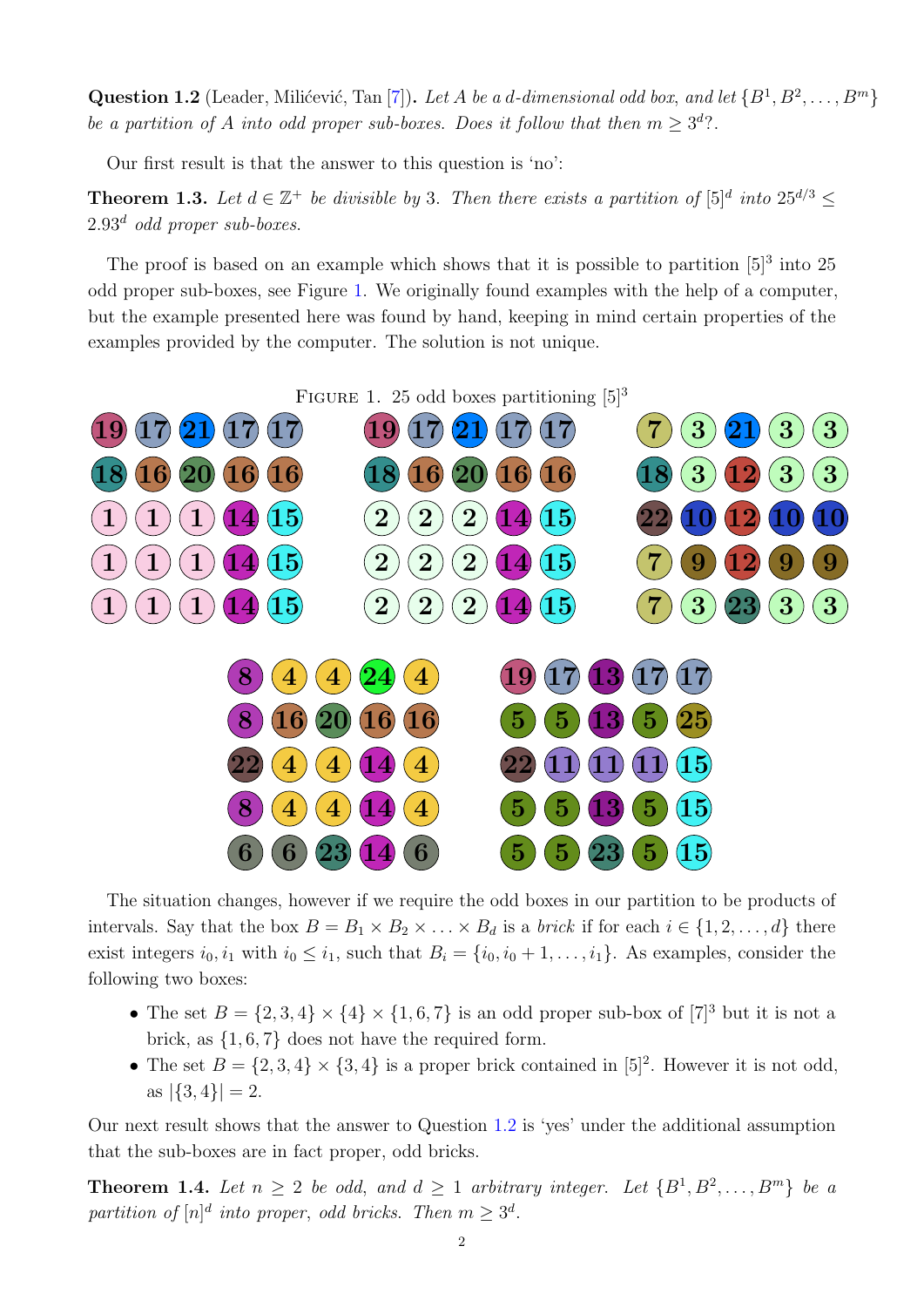<span id="page-2-0"></span>Figure 2. 8 bricks in two dimensions satisfying the 3-piercing property.



There are a number of natural generalisations of this question. In this paper we shall consider a weakening of the parity constraint. A key property enforced by a partition into odd, proper boxes is that any axis-parallel line through  $[n]^d$  intersects at least 3 distinct sub-boxes, with the result that the most obvious construction involves dividing each dimension into 3 parts and taking the resulting  $3^d$  sub-boxes. It is therefore natural to pose the following question, which we refer to as the  $k$ -piercing problem.

<span id="page-2-1"></span>Question 1.5 (k-piercing). Let  $n \geq k$  and  $d \geq 1$  be integers. Let  $\{B^1, B^2, \ldots, B^m\}$  be a partition of  $[n]^d$  into proper boxes with the property that every axis-parallel line intersects at least k distinct  $B_i$  (we call this the k-piercing property). How small can m be?

This question can obviously be phrased in a continuous setting, replacing  $[n]$  with the interval  $[0, 1]$  and eliminating *n* altogether. For simplicity we shall not do this, but instead we will generally present bounds on m as a function of k and d only by considering n large enough (for most of our results it is sufficient to take  $n > 3k$ .

The 2-piercing problem corresponds precisely to the original problem of Kearnes and Kiss, and so the bound  $m \geq 2^d$  holds. However, Theorem [1.3](#page-1-2) tells us that  $m < 3^d$  when  $k = 3$ . In fact the easy observation that  $3<sup>d</sup>$  cannot be a lower bound follows from a simple 2-dimensional construction shown in Figure [2.](#page-2-0)

Our later results will concentrate on the  $k$ -piercing problem. We show, perhaps surprisingly, that m is bounded by  $c^d k$  for some c which is independent of k.

<span id="page-2-2"></span>**Theorem 1.6.** Let  $k \geq 2$  and  $d \geq 1$  be integers. For n large enough there exists a partition  ${B^1,\ldots,B^m}$  of  $[n]^d$  into proper boxes having the k-piercing property with  $m \leq 15^{d/2}k$ .

Recall that the answer to Question [1.2](#page-1-1) changes fundamentally when boxes are replaced with bricks, with the trivial construction becoming best possible. In light of this, we also consider the special case of Question [1.5](#page-2-1) when all the boxes are assumed to be bricks. We obtain a similar result, even under this additional restriction.

<span id="page-2-3"></span>**Theorem 1.7.** Let  $k \geq 2$  and  $d \geq 1$  be integers. For n large enough there exists a partition  ${B^1,\ldots,B^m}$  of  $[n]^d$  into proper bricks having the k-piercing property with  $m \leq 3.92^d k$ .

Both proofs involve building an intermediate partition coming from a low-dimensional example and then solving a smaller instance of the same problem within each part. It seems almost certain that better examples exist, and in fact it is not out of the question that  $m = (2 + o(1))^d$ for every fixed  $k$ , in both regimes.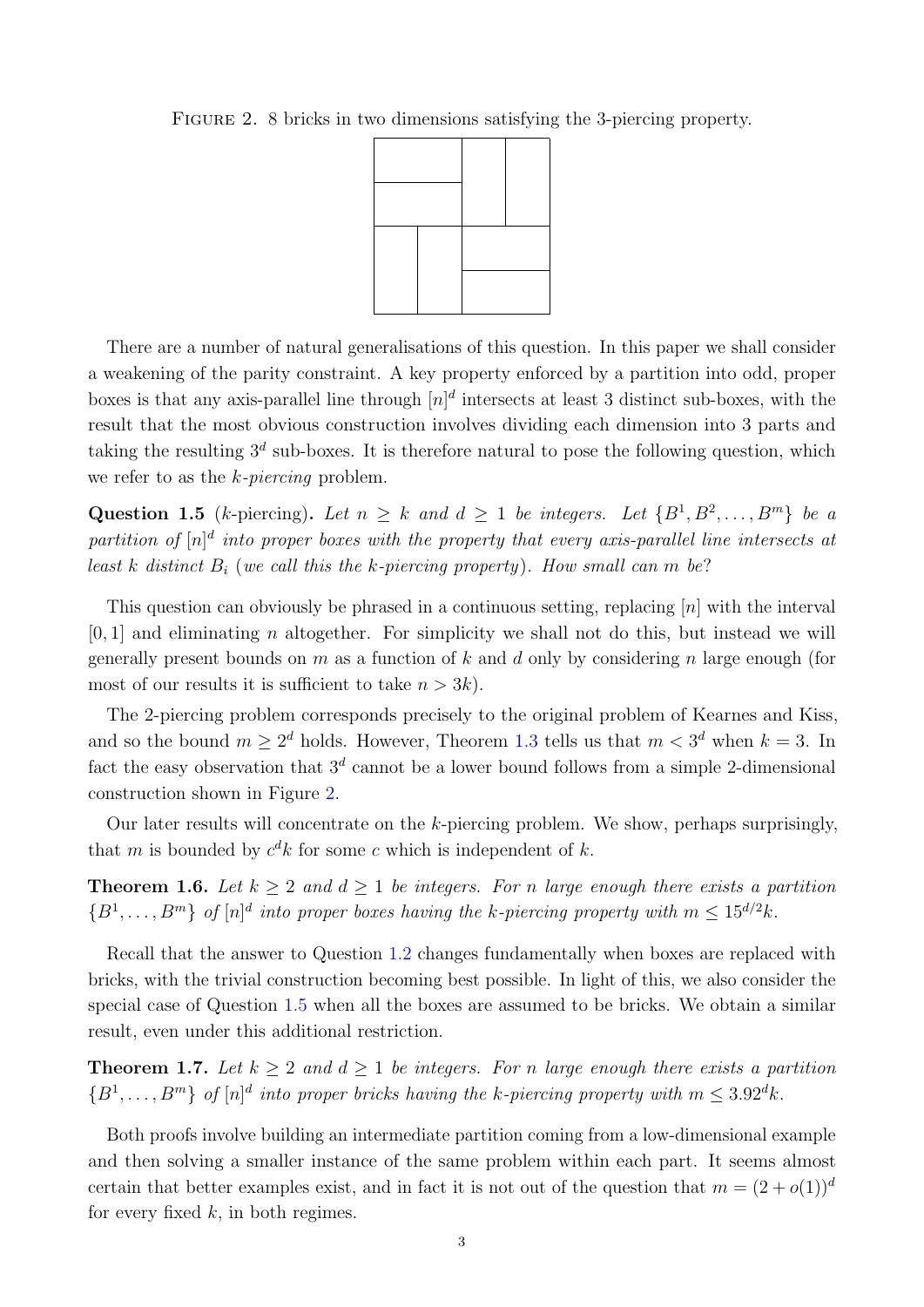For the lower bounds, there is a simple inclusion-exclusion argument which shows  $m \geq d2^d k$ , but this only applies for bricks. With boxes, lower bounds are difficult to obtain, as neither the argument mentioned above nor the one used to prove Theorem [1.1](#page-0-0) seem to extend to this problem. In fact, we fail to obtain any lower bound of the form  $(1 + \varepsilon)^d k$  for any  $\varepsilon > 0$ . Such a bound almost certainly holds, and this presents a very interesting open problem.

In this setting even the 2-dimensional case is not easy to resolve. The upper bound of  $m \leq 4k-4$  follows from the left image in Figure [3](#page-8-0) and is easily seen to be tight in the case of bricks. With the aim of showing that this is best possible even for boxes, we introduce a graph theory question of an extremal flavour and solve it asymptotically. This gives the following result.

<span id="page-3-1"></span>**Proposition 1.8.** Let  $\{B^1, \ldots, B^m\}$  be a minimal partition of  $[n]^2$  into proper sub-boxes satisfying the k-piercing property. Then, assuming  $n \geq 2k - 2$  we have  $m = (4 + o_k(1))k$ .

This short paper is organized as follows. In Section [2](#page-3-0) we give some set-up and preliminary observations. In Section [3](#page-4-0) we prove Theorem [1.3](#page-1-2) and Theorem [1.4.](#page-1-3) In Section [4](#page-6-0) we consider the k-piercing problem and present our results, including Theorem [1.6,](#page-2-2) Theorem [1.7](#page-2-3) and Proposition [1.8.](#page-3-1) A selection of open questions are given in Section [5.](#page-15-0)

## 2. Set-up and previous results

<span id="page-3-0"></span>We begin this section by giving the proof of Alon, Bohman, Holzman and Kleitman of Theorem [1.1,](#page-0-0) as presented in [\[8\]](#page-17-1).

*Proof of Theorem* [1.1.](#page-0-0) Let  $A = A_1 \times A_2 \times \ldots \times A_d$  be a *d*-dimensional discrete box and let  $\{B^1, B^2, \ldots, B^m\}$  be a partition of A into proper sub-boxes, where  $B^j = B_1^j \times B_2^j \times \ldots \times B_d^j$  $\frac{d}{d}$  for all j. Select sets  $R_i$ ,  $i \in \{1, 2, ..., d\}$ , independently, uniformly at random amongst all odd-sized subsets of  $A_i$ , and let  $R := R_1 \times R_2 \times \ldots \times R_d$ .

For  $j \in \{1, 2, \ldots, m\}$ , let  $X_j$  be the indicator function of the event that  $|B^j \cap R|$  is odd, and set  $X = \sum_{j=1}^{m} X_j$ . Then we have that the expectation of  $X_j$  satisfies

$$
\mathbb{E}(X_j) = \mathbb{P}(|B^j \cap R| \text{ is odd}) = \prod_{i=1}^d \mathbb{P}(|B_i^j \cap R_i| \text{ is odd}) = 2^{-d},
$$

where we have used the observation that half of the odd cardinality subsets of  $A_i$  intersect  $B_i^j$  $\int_i^j$  in an odd number of elements. By linearity of expectation we have  $\mathbb{E}(X) = m2^{-d}$ . Note also that

$$
X \equiv \sum_{j} X_j \equiv \sum_{j} |B^j \cap R| \equiv |R| \equiv 1 \text{ mod } 2.
$$

Hence  $X \ge 1$  with probability 1, implying that  $\mathbb{E}(X) \ge 1$  and so  $m \ge 2^d$  as claimed.

Let  $f_{odd}(n, d)$  denote the number of odd proper sub-boxes required to partition the box  $[n]^d$ . Note that it is easily seen from Theorem [1.1](#page-0-0) that whenever  $n \geq 2$  is even we have  $f_{odd}(n, d) = 2^d$ . Hence we will always assume that the first argument of  $f_{odd}$  is odd. Using this notation, Theorem [1.3](#page-1-2) simply states that if  $d \geq 3$  is divisible by 3 then  $f_{odd}(5, d) \leq 25^{d/3}$ .

Note first that if  $m \geq n$  are odd integers, and  $\mathcal{B}$  is a partition of  $[n]^d$  into odd proper sub-boxes, then one can obtain a partition of  $[m]^d$  into  $|\mathcal{B}|$  odd proper sub-boxes by identifying the element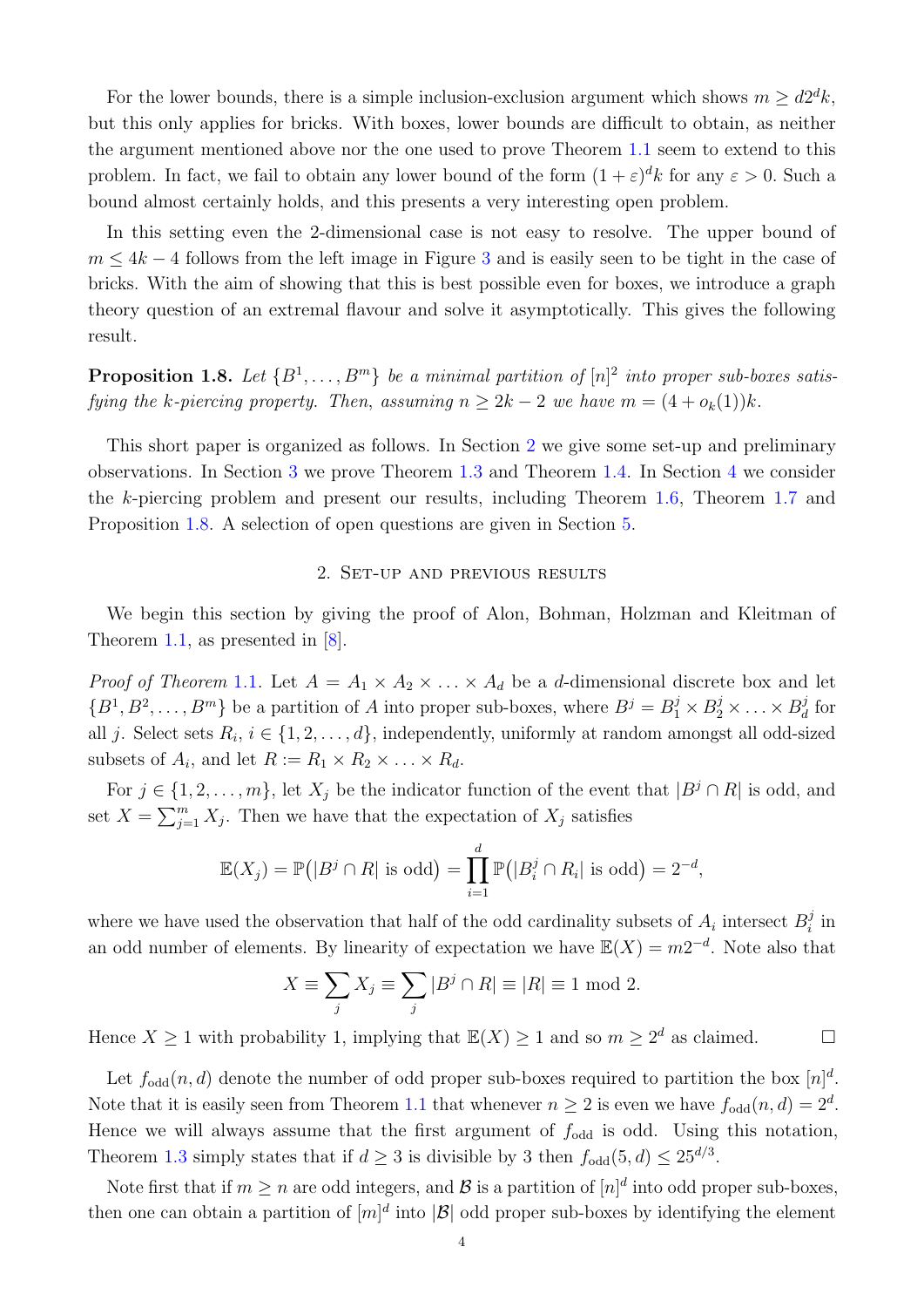${n \choose n}$  with the interval  ${n, n+1, \ldots, m}$ . Hence if  $2 < n \le m$  are odd integers and  $d \ge 1$  then

<span id="page-4-1"></span>
$$
f_{\text{odd}}(n,d) \ge f_{\text{odd}}(m,d). \tag{1}
$$

Note that if  $B_1$  and  $B_2$  are partitions of  $[n]_1^d$  and  $[n]_2^d$  respectively into odd boxes, then  $B_1 \times B_2$ is a partition of  $[n]^{d_1+d_2}$  into  $|\mathcal{B}_1|\cdot|\mathcal{B}_2|$  odd boxes. Hence the function  $f_{odd}$  satisfies

<span id="page-4-2"></span>
$$
f_{\text{odd}}(n, d_1 + d_2) \le f_{\text{odd}}(n, d_1) \cdot f_{\text{odd}}(n, d_2)
$$
\n
$$
(2)
$$

for all  $n \geq 2$  and  $d_1, d_2 \geq 1$ . Since by Theorem [1.1](#page-0-0) we have that  $f_{odd}(n,d) \geq 2^d$  for all  $n, d$ , Fekete's lemma [\[2\]](#page-16-1) can be applied. It follows that for every  $n \geq 2$ , there exists a nonnegative constant  $\alpha_n$  depending only on n, such that  $f_{odd}(n,d) = (\alpha_n + o_d(1))$ <sup>d</sup>, where  $o_d(1) \to 0$  as  $d \to \infty$ .

By inequality [\(1\)](#page-4-1) the sequence  $(\alpha_n)_{n\in\mathbb{N}}$  is monotone decreasing. An interesting open question is whether the limit of the sequence on the odd integers is equal to two or not – see Section [5](#page-15-0) for more details.

Note that these considerations apply equally to the k-piercing problem, showing that for fixed  $k$  the minimum number of boxes in a partition with the  $k$ -piercing property is at least  $(\beta_{k,n} + o_d(1))^d$  for some monotone decreasing sequence  $(\beta_{k,n})_{n \in \mathbb{N}}$ . Letting  $\beta_k = \lim_{n \to \infty} \beta_{k,n}$ , Theorem [1.6](#page-2-2) shows that  $\beta_k \leq 15^{1/2}$  for all k. Similarly, one can define  $\gamma_k$  for the case of bricks, in which case Theorem [1.7](#page-2-3) implies  $\gamma_k \leq 3.92$ .

Let us denote by  $p_{\text{box}}(n, d, k)$  the answer to Question [1.5](#page-2-1) and by  $p_{\text{brick}}(n, d, k)$  the answer to the same question, but restricted to bricks. Let  $p_{\text{box}}(d, k) = \lim_{n\to\infty} p_{\text{box}}(n, d, k)$  and  $p_{\text{brick}}(d, k) =$  $\lim_{n\to\infty} p_{\text{brick}}(n, d, k)$ , which both exist by the above observations. As any brick is a box, we know that  $p_{\text{box}}(d, k) \leq p_{\text{brick}}(d, k)$ . Note that with the above definitions  $p_{\text{brick}}(d, k) = (\beta_k + o_d(1))^d$ and  $p_{\text{box}}(d, k) = (\gamma_k + o_d(1))^d$ .

The case of  $k = 2$  is resolved completely by Theorem [1.1](#page-0-0) as there is a trivial partition into  $2^d$ bricks, by splitting the original box into two along each dimension, implying  $p_{\text{brick}}(d, 2) \leq 2^d$ . On the other hand, a partition being 2-piercing is equivalent to it consisting only of proper boxes, so Theorem [1.1](#page-0-0) implies that  $2^d \leq p_{\text{box}}(d, 2)$ . In particular, this implies a very surprising result that for  $k = 2$  the answer is the same for boxes and bricks:  $p_{\text{box}}(d, 2) = p_{\text{brick}}(d, 2) = 2^d$ .

### 3. Partitioning into odd boxes

<span id="page-4-0"></span>We start with proving the upper bound, given by Theorem [1.3.](#page-1-2)

*Proof of Theorem* [1.3.](#page-1-2) Note that by inequality [\(2\)](#page-4-2), it suffices to show that  $f_{odd}(5,3) \leq 25$ . That is, we seek a partition of  $[5]^3$  into 25 proper odd boxes. This partition can be seen on Figure [1.](#page-1-0) The list of the coordinates of the 25 boxes can be found in the appendix.

This solution was found by phrasing the problem as an integer program, with one (Boolean) variable for every possible odd sub-box, and one constraint per coordinate saying that the sum of variables that correspond to boxes which contain this point is one. We then used Gurobi [\[3\]](#page-17-5), a commercially available solver, to find the counterexample.

We now turn to lower bounds, starting with the easy observation that for each fixed  $n$  we have  $\alpha_n > 2$ .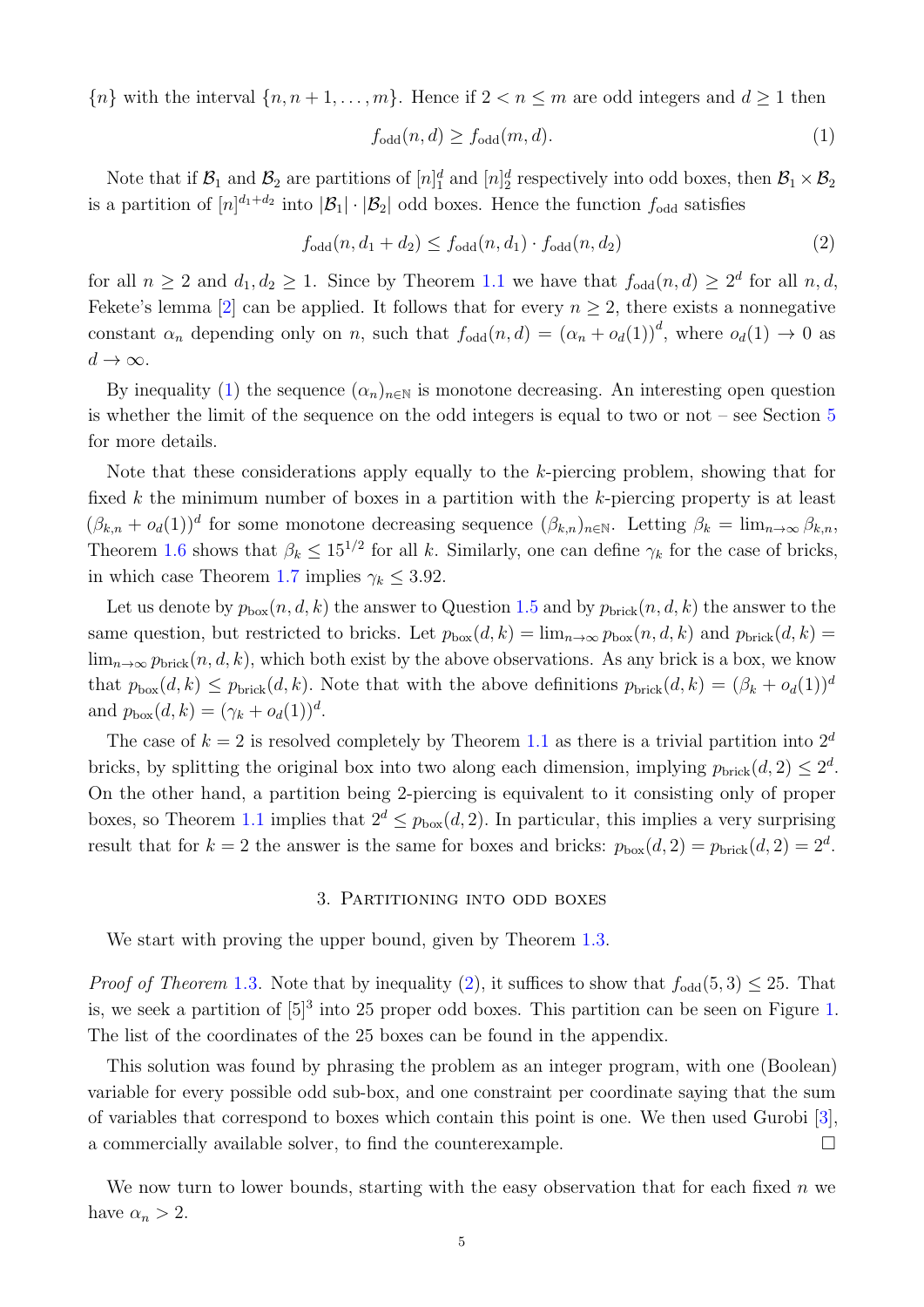<span id="page-5-0"></span>**Proposition 3.1.** Let  $n > 2$  be odd, and  $d \ge 1$ . Then we have the lower bound

$$
f_{odd}(n,d) \ge \left(2 + \frac{1}{2^{n-2} - 1}\right)^d.
$$

Proof. The proof of Proposition [3.1](#page-5-0) is a trivial modification of the proof of Alon, Bohman, Holzman and Kleitman of Theorem [1.1.](#page-0-0) We simply take the sets  $R_i$  to be uniformly chosen at random amongst *proper*, odd-sized subsets of  $[n]$ . That is,  $R_i$  is a uniformly random element of the set  $\{S \subset A : S \neq A \text{ and } |S| \text{ is odd}\}\$ . Define  $X_j, X$  and R as in the proof of Theorem [1.1](#page-0-0) and note that

$$
\mathbb{E}(X_j) = \mathbb{P}\big(|B^j \cap R| \text{ is odd}\big) = \bigg(\frac{2^{n-2}-1}{2^{n-1}-1}\bigg)^d.
$$

As before we have that  $X \geq 1$  with probability 1, hence  $\mathbb{E}(X) = m\mathbb{E}(X_j) \geq 1$ . After rearranging, this gives the required result.

Note that Proposition [3.1](#page-5-0) simply says that  $\alpha_n \geq 2 + \frac{1}{2^{n-2}-1}$  for all odd n, but this sequence of lower bounds on the  $\alpha_n$ -s converges to two.

We will now consider the case where the members of our partition are proper, odd bricks. The idea behind the proof of Theorem [1.4](#page-1-3) is to remove the 'top' and 'bottom' layers of a partition and prove that the number of remaining bricks has to be large, since their projection onto the first  $d-1$  layers forms a partition of a  $d-1$ -dimensional odd box. While this is not quite true, this proof method can be made to work by considering a stronger induction hypothesis.

*Proof of Proposition* [1.4.](#page-1-3) Let  $n > 2$  be odd,  $d > 1$  arbitrary integer. We will prove the stronger claim that if  $\mathcal{B} = \{B^1, B^2, \ldots, B^m\}$  is a set of odd proper bricks that cover every element of  $[n]^d$  an odd number of times, then  $m \geq 3^d$ . The proof goes by induction on d.

Let n, d, B be given. For any brick  $B \in \mathcal{B}$  let  $B = B_1 \times \cdots \times B_d$  where  $B_i$  are odd length intervals. Let  $\mathcal{C}, \mathcal{D} \subset \mathcal{B}$  be defined as

$$
\mathcal{C} = \left\{ B^i : B^i \cap \left( \underbrace{[n] \times [n] \times \ldots \times [n]}_{d-1} \times \{1\} \right) \neq \varnothing \right\},\
$$

and

$$
\mathcal{D} = \left\{ B^i : B^i \cap \left( \underbrace{[n] \times [n] \times \ldots \times [n]}_{d-1} \times \{n\} \right) \neq \varnothing \right\}.
$$

Note that  $\mathcal{C} \cap \mathcal{D} = \emptyset$ , as all  $B^i$ -s are proper bricks. Moreover, as elements of  $\mathcal{C}$  cover every point of  $[n]^{d-1} \times \{1\}$  an odd number of times, by induction we have  $|\mathcal{C}| \geq 3^{d-1}$ , and similarly  $|\mathcal{D}| \geq 3^{d-1}$ . Remains to show that  $|\mathcal{B} \setminus (\mathcal{C} \cup \mathcal{D})| \geq 3^{d-1}$ .

For every point  $(i_1, i_2, \ldots, i_d) \in [n]^d$  and any family of bricks  $\mathcal{E}$ , denote by  $x_{i_1, i_2, \ldots, i_d}(\mathcal{E})$  the number of bricks in  $\mathcal E$  that contain  $\{i_1\} \times \{i_2\} \times \ldots \times \{i_d\}$ , and note that by assumptions  $x_{i_1,i_2,\dots,i_d}(\mathcal{B})$  is odd for all choices of the  $i_j$ -s.

For all  $(i_1, i_2, \ldots, i_{d-1}) \in [n]^{d-1}$  define the quantity

$$
y_{i_1,i_2,...,i_{d-1}} = \sum_{j=1}^n x_{i_1,i_2,...,i_{d-1},j}(\mathcal{B} \setminus (\mathcal{C} \cup \mathcal{D})),
$$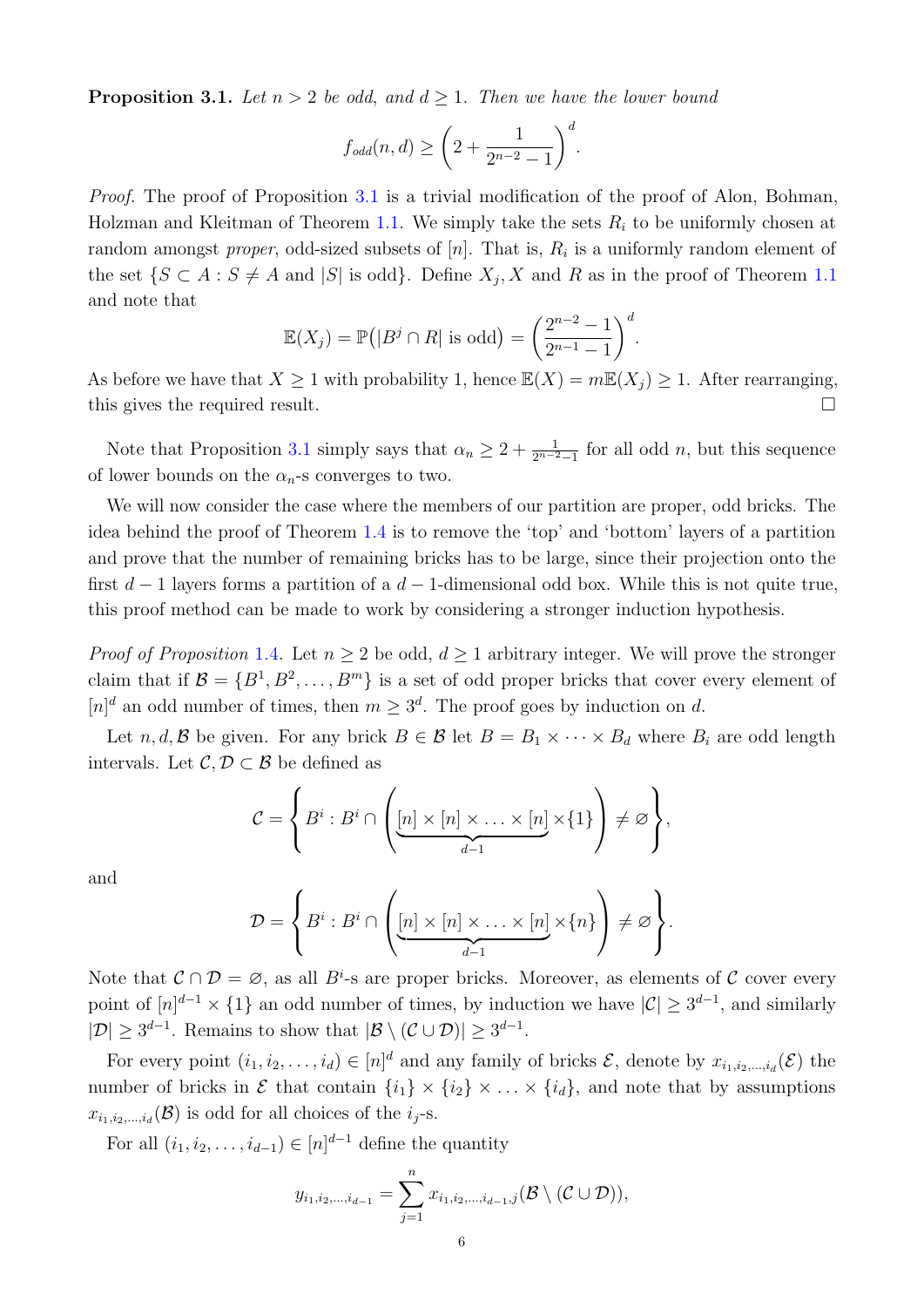and note that  $y_{i_1,i_2,...,i_{d-1}}$  is odd for all choices of  $i_1,...,i_{d-1}$ . Indeed, as  $\mathcal{C} \cap \mathcal{D} = \emptyset$ 

$$
y_{i_1,i_2,\dots,i_{d-1}} = \sum_{j=1}^n x_{i_1,i_2,\dots,i_{d-1},j}(\mathcal{B}) - \sum_{j=1}^n x_{i_1,i_2,\dots,i_{d-1},j}(\mathcal{C}) - \sum_{j=1}^n x_{i_1,i_2,\dots,i_{d-1},j}(\mathcal{D})
$$
  
\n
$$
= \sum_{j=1}^n x_{i_1,i_2,\dots,i_{d-1},j}(\mathcal{B}) - \sum_{C \in \mathcal{C}} \sum_{j=1}^n \mathbb{1}((i_1,i_2,\dots,i_{d-1},j) \in \mathcal{C}) - \sum_{D \in \mathcal{D}} \sum_{j=1}^n \mathbb{1}((i_1,i_2,\dots,i_{d-1},j) \in \mathcal{D})
$$
  
\n
$$
= \sum_{j=1}^n x_{i_1,i_2,\dots,i_{d-1},j}(\mathcal{B}) - \sum_{C \in \mathcal{C}} |C_d| - \sum_{D \in \mathcal{D}} |D_d|,
$$

where  $\mathbb{1}(\cdot)$  denotes the indicator function of an event.

Now as  $C_d$ ,  $D_d$  are odd size intervals each term in the above sums is odd, so the total residue mod 2 is  $n - |\mathcal{C}| - |\mathcal{D}|$ , which is odd.

Consider the projection of the bricks in  $\mathcal{B} \setminus (\mathcal{C} \cup \mathcal{D})$  onto the first  $d-1$  coordinates and note that it induces an odd cover of a  $d-1$  dimensional odd cube, as follows. For any brick  $B \in \mathcal{B} \setminus (\mathcal{C} \cup \mathcal{D})$  define  $\pi(B) := B_1 \times B_2 \times \ldots \times B_{d-1}$  to be the projection of the box B onto the first  $d-1$  coordinates. For all  $(i_1, i_2, \ldots, i_{d-1}) \in [n]^{d-1}$  define the quantity

$$
z_{i_1,i_2,\dots,i_{d-1}} = \sum_{B \in \mathcal{B} \setminus (\mathcal{C} \cup \mathcal{D})} \mathbb{1}((i_1,i_2,\dots,i_{d-1}) \in \pi(B)).
$$

Observe that

$$
z_{i_1,i_2,\dots,i_{d-1}} \equiv y_{i_1,i_2,\dots,i_{d-1}} \mod 2
$$

for all choices of coordinates, and hence all  $z_{i_1,i_2,\dots,i_{d-1}}$ -s are odd. Since the set of bricks

$$
\{\pi(B) : B \in \mathcal{B} \setminus (\mathcal{C} \cup \mathcal{D})\}
$$

form a cover of  $[n]^{d-1}$  with each point covered  $z_{i_1,i_2,\dots,i_{d-1}}$  times, it follows by induction that  $|\mathcal{B} \setminus (\mathcal{C} \cup \mathcal{D})| \geq 3^{d-1}$  and the proof is complete.

# 4. Piercing

<span id="page-6-0"></span>In this section we will consider piercing problems related to Question [1.5.](#page-2-1) We start by giving some simple bounds, derived by generalising the arguments used for  $k = 2$ , which illustrate various difficulties that arise. In the following subsections we give various improvements to these bounds.

In the case of bricks, observe that a single brick of the partition that does not contain a corner vertex can be incident to only one edge of the original cube, as otherwise it would not be proper and thus fail the k-piercing property (even for  $k = 2$ ). Also, for each edge there needs to be at least k boxes which are incident to it. Combining these two observations we deduce that there needs to be at least  $d2^{d-1}(k-2)$  different non-corner boxes, as there are  $d2^{d-1}$  edges. Including the additional 2<sup>d</sup> corner boxes this implies that there are at least  $d2^{d-1}(k-2) + 2^d$  different boxes. On the other hand, generalising the partition used for  $k = 2$ , splitting the original cube into k parts along each dimension obtains a k-piercing partition into  $k^d$  bricks. So we have shown the following two easy bounds:

<span id="page-6-1"></span>
$$
d2^{d-1}(k-2) + 2^d \le p_{\text{brick}}(d,k) \le k^d. \tag{3}
$$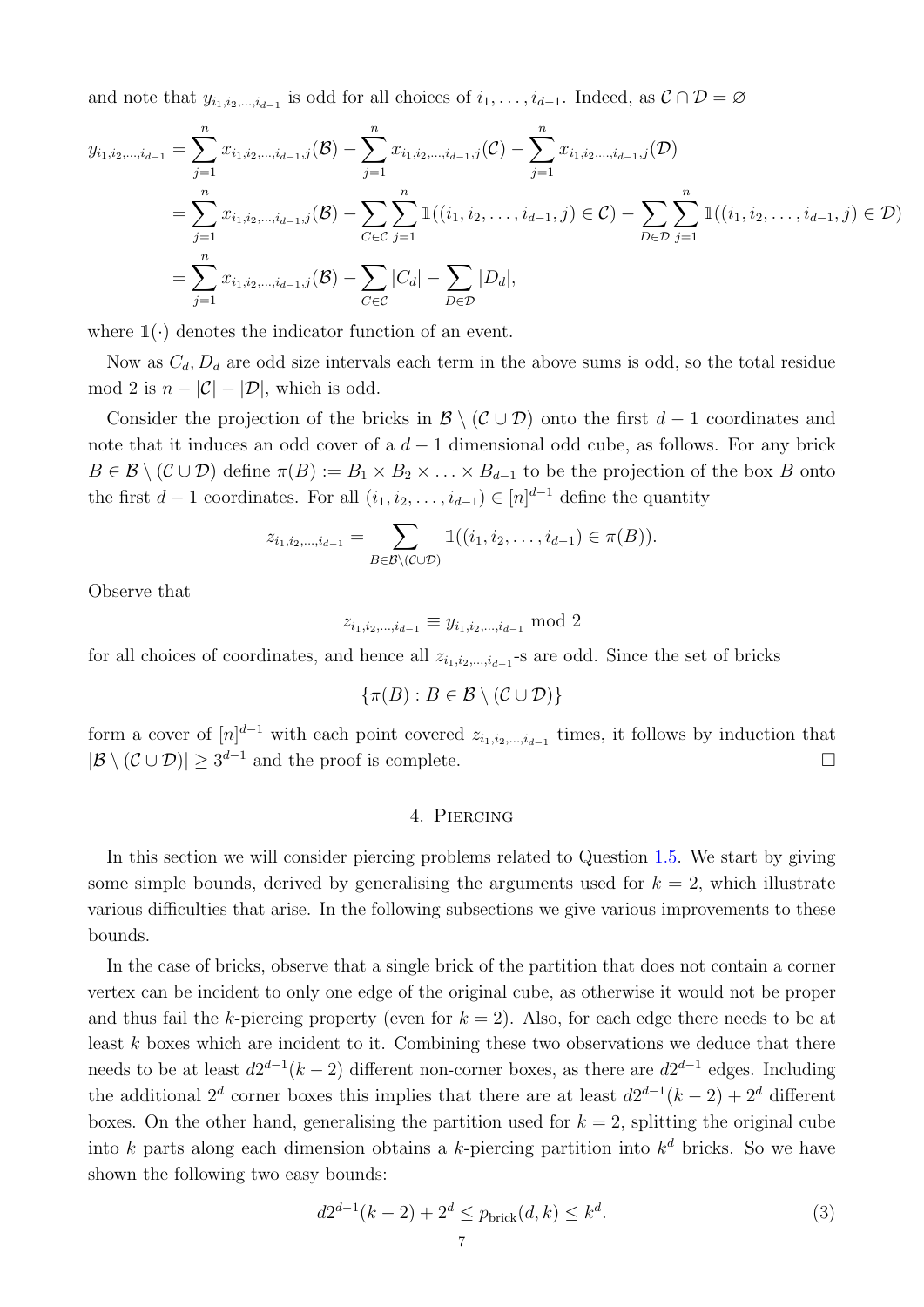In the case of boxes, the lower bound no longer applies, as almost all the bricks counted as different above might become parts of a single box. The same kind of argument only gives  $p_{\text{box}}(d, k) \geq d(k-1) + 1$  by fixing a corner and counting all the boxes incident to an edge containing this corner, which need to be different. Furthermore, it is not clear how to exploit the k-piercing property in the argument used in Theorem [1.1](#page-0-0) for  $k > 2$ . However Theorem 1.1 is directly applicable in the case  $k = 2$ , which gives a lower bound of  $2<sup>d</sup>$  which then holds for all  $k \geq 2$ . From the other direction, it is also not clear how one could exploit the freedom afforded by using boxes instead of bricks when trying to find a partition, and in fact when  $k = 2$ this turns out not to be possible. We can, however, reuse the bound for bricks to obtain the following simple bounds:

<span id="page-7-0"></span>
$$
\max(k(d-1) + 1, 2^d) \le p_{\text{box}}(d, k) \le k^d. \tag{4}
$$

Note that the lower bound for  $p_{\text{box}}$  highlights a disconnect between our methods for dealing with the two most extreme regimes: firstly the case of k fixed and  $d \to \infty$  in which the lower bound is  $2^d$ , and secondly the case of d fixed and  $k \to \infty$  in which the bound of  $k(d-1) + 1$  is relevant. We shall give our results in terms of both  $k$  and  $d$  so that they apply generally, and indeed the upper bounds we shall describe are the best we know across all regimes. Our lower bound efforts, however, are most relevant for the latter scenario (when d is small compared to  $k$ ).

In the following subsections we will describe our various improvements to the above bounds. In the first subsection we will discuss upper bounds on  $p_{\text{brick}}(d, k)$  and  $p_{\text{box}}(d, k)$  and in the second subsection we discuss lower bounds.

4.1. Upper bounds for the k-piercing problem. In this section we will present the proof of Theorems [1.6](#page-2-2) and [1.7,](#page-2-3) giving a major improvement over the upper bound in [\(3\)](#page-6-1) and [\(4\)](#page-7-0). We begin by presenting a simple partition into at most  $4^dk$  bricks that satisfies the k-piercing property. This construction is so simple and natural that one might imagine that it could be best possible. This is not the case, however, and we will go on to present two different approaches for obtaining improvements in the base of the exponent, one of which is specific for boxes and gives a slightly better bound.

We define  $f_d(a_1, \ldots, a_d)$  to be the minimum size of a partition of  $[n]^d$  into boxes so that every line in dimension i hits at least  $a_i$  boxes, (we refer to this as the  $(a_1, \ldots, a_d)$ -piercing condition). In the first two dimensions, we split  $[n]^d$  into 4 quadrants. In the top left and bottom right quadrants we place a construction satisfying the  $(1, k-1, k, \ldots, k)$ -piercing condition. In the bottom left and top right quadrants we place a construction satisfying the  $(k-1, 1, k, \ldots, k)$ piercing condition. This is shown in Figure [3.](#page-8-0) This gives a construction satisfying the k-piercing condition, and observing that  $f_d(1, k, \ldots, k) \leq f_{d-1}(k-1, k, \ldots, k) \leq f_{d-1}(k, k, \ldots, k)$  gives the following bound for  $d > 2$ :

$$
f_d(k,\ldots,k) \leq 4f_{d-1}(k,\ldots,k).
$$

Combining this with the fact that  $f_1(k) = k$  we find that  $f_d(k, \ldots, k) \leq 4^d k$ .

In particular this shows:

<span id="page-7-1"></span>
$$
p_{\text{box}}(d,k) \le p_{\text{brick}}(d,k) \le 4^d k \tag{5}
$$

So, in the notation introduced in Section [2,](#page-3-0) we have  $\gamma_k \leq \beta_k \leq 4$ .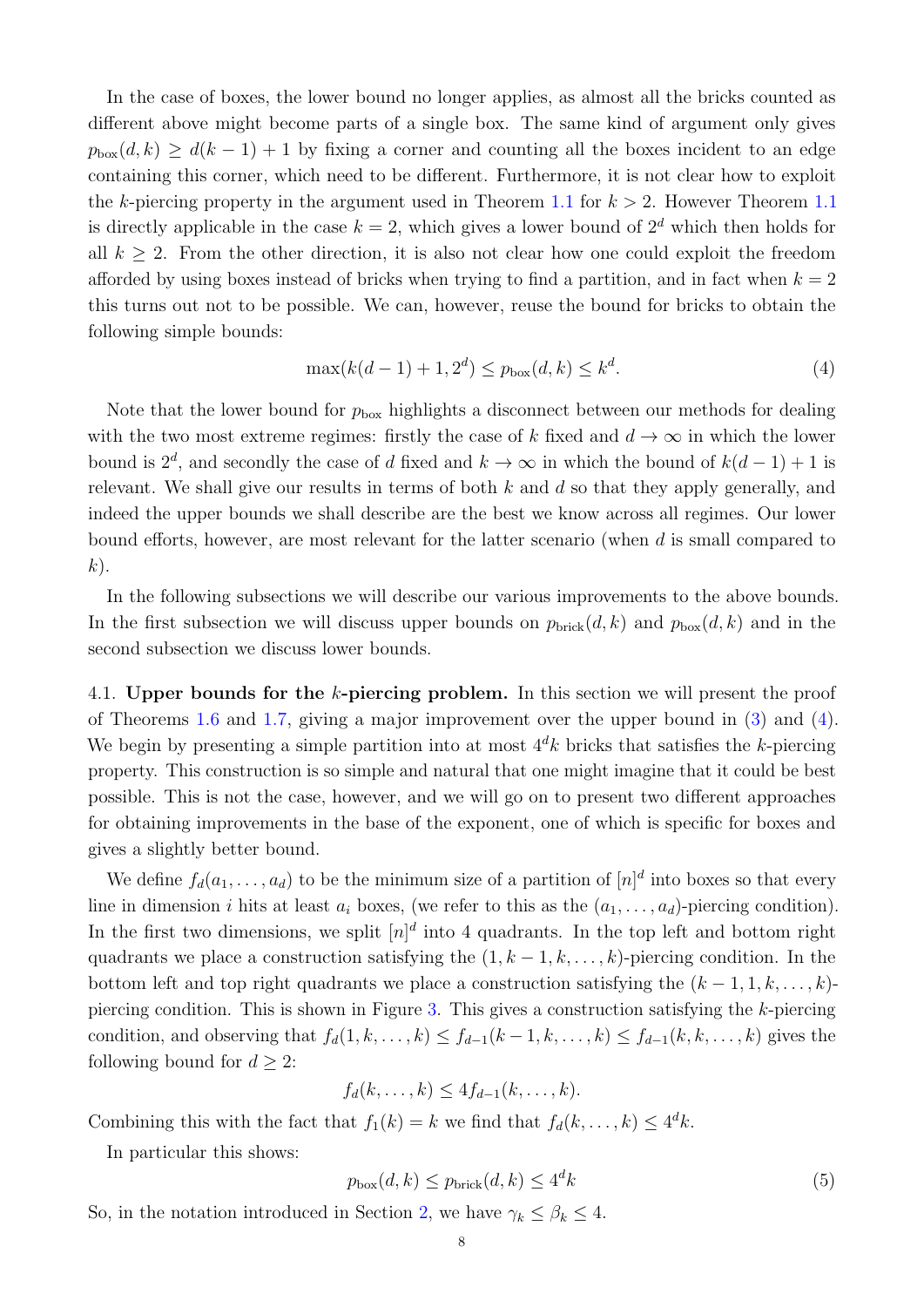<span id="page-8-0"></span>FIGURE 3. On the left we see a k-piercing configuration in two dimensions with  $4(k-1)$  bricks. On the right, we use this idea to give a k-piercing construction with  $k4^d$  boxes. In the first two dimensions we divide the cube into quadrants and then place optimal constructions in each quadrant satisfying the piercing conditions shown.



One may wonder if these bounds are tight, and the construction describes above is essentially best possible (at least in the case of bricks). We will now show that this is not the case, and give two different approaches for improving the base of the exponent further. In both following subsections we will reuse the general idea of splitting the cube along a couple of dimensions. In the following subsection we work with bricks and prove Theorem [1.7](#page-2-3) and in the subsequent subsection we exploit a simple observation which holds for boxes but not for bricks to get an even better bound.

4.1.1. Bricks. In some sense a more surprising part of the result [\(5\)](#page-7-1) is the fact that for a fixed dimension d both  $p_{\text{box}}(d, k)$  and  $p_{\text{brick}}(d, k)$  are linear in k, but using the sub-multiplicative inequalities such as  $(2)$  can never give results linear in k. The idea of finding a small example and then using these inequalities as was done in the previous section for  $f_{odd}$  can only ever give something interesting when k is rather small. However, the idea behind the argument giving  $(5)$ is to use small examples in a different manner. The following observation gives a more general view of this idea.

Given a partition of  $[n]^d$  into bricks  $A_1, \ldots, A_m$  such that we can assign to each  $A_i$  a d-tuple  $(a_{i,1},\ldots,a_{i,d})$  of positive integers such that for any line in j-th dimension the sum of  $a_{i,i}$ , with i ranging over the bricks crossed by this line, is at least  $k$ . Whenever we have such a partition we obtain that  $f_d(k, \ldots, k) \leq \sum_{i=1}^m f_d(a_{i,1}, \ldots, a_{i,d})$  as we can solve the corresponding subproblem within each brick of the partition. We will call such a partition *intermediate*.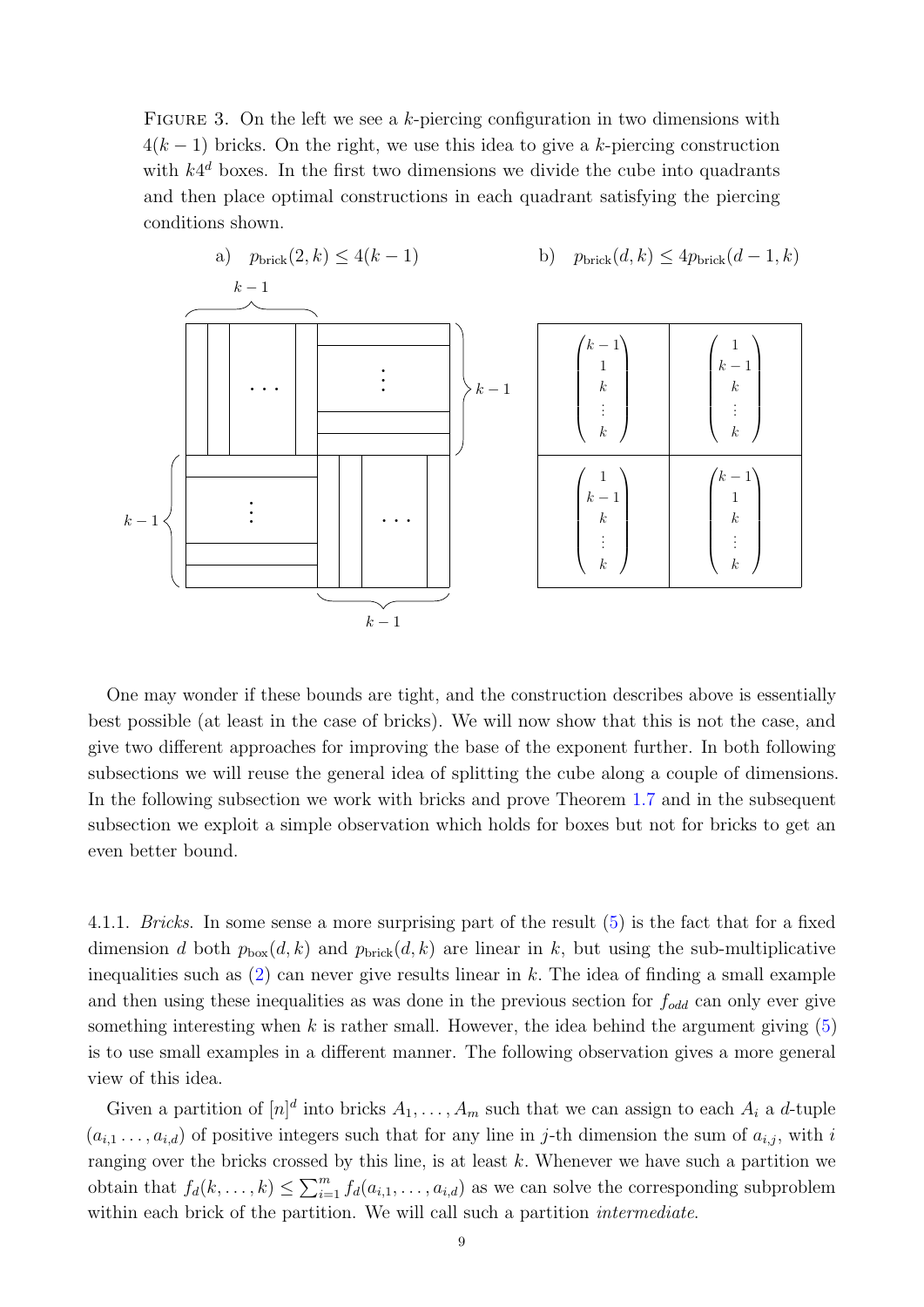The natural goal is to find small examples of intermediate partitions. For example, given a k-piercing example for small d, if we can group several bricks into sets  $A_i$  to obtain an intermediate partition then we obtain an upper bound on  $f_d(k, \ldots, k)$ . For instance, in the proof of [\(5\)](#page-7-1), we used the example on the left of Figure [3](#page-8-0) which gives a natural grouping into 4 bricks, yielding the intermediate example on the right of this figure.

The following lemma gives a way of obtaining, from an intermediate partition in  $d$  dimensions, a new intermediate partition in  $d + 1$  dimensions in a slightly better way than the trivial approach of stacking two copies on top of one another.

<span id="page-9-0"></span>**Lemma 4.1.** Let  $A_1, \ldots, A_m$  be an intermediate partition of  $[n]^d$ . Let X and Y be corners of the cube such that the largest proper sub-brick containing X covers w.l.o.g.  $A_1, \ldots, A_s$  and let  $A_r$  be the brick containing corner Y. Then

$$
f_{d+1}(k, ..., k) \leq \sum_{i=1}^{s} f_{d+1}(a_{i,1} ..., a_{i,d}, 1) + \sum_{i=s+1}^{m} f_{d+1}(a_{i,1} ..., a_{i,d}, k-1) + \sum_{i=1, i \neq r}^{m} f_{d+1}(a_{i,1} ..., a_{i,d}, 1) + f_{d+1}(a_{r,1} ..., a_{r,d}, k-1).
$$

*Proof.* We split the cube in two parts along the  $d + 1$ -st dimension. We use the given partition for both parts, but with the top part rotated in such a way that  $Y$  corresponds to  $X$ . We then rescale the top partition in such a way that  $A_r$  covers all of  $A_1, \ldots, A_s$  in the original partition (note that his may require a minor increase in the *n* we use). We add  $k - 1$  for the last dimension of  $A_r$  in the top part and all the bricks in the lower part except  $A_1, \ldots, A_s$ , we add 1 for the remaining bricks. This new partition is a new intermediate partition in  $d+1$ dimensions, as along first d dimensions all the lines satisfy the condition because we started with an intermediate partition, and along the  $d+1$ 'st, if it passes through any of  $A_1, \ldots, A_s$  of the lower part it will pass through  $A_r$  of the upper part so the sum will be at least  $1 + k - 1$ and, otherwise it will pass through some  $A_i$ ,  $i \geq s+1$  in the lower part and something in the upper part again giving sum at least  $k - 1 + 1$ . The inequality now follows from the above  $\Box$ observation.

We now apply this lemma to the 5-part intermediate partition, derived from the one given in Figure [3,](#page-8-0) and given in Figure [4.](#page-10-0) We obtain the 3-dimensional intermediate partition shown in Figure [5.](#page-10-1)

In particular, this implies:

$$
f_d(k,\ldots,k) \le 2f_d(1,k-1,k-1,k,\ldots,k) + 6f_d(1,1,k-1,k,\ldots,k) + 2f_d(1,1,k-2,k,\ldots,k)
$$

Unfortunately, this bound still only implies  $f_d(k, \ldots, k) \leq (4 + o_d(1))^d k$ , but modifying this partition slightly, we consider Figure [6](#page-10-2) and apply the lemma once again. This does achieve an improvement in the base of the exponential term.

In particular, we find:

$$
f_d(k, ..., k) \leq 8f_d(1, 1, k - 1, k - 1, k, ..., k) + 5f_d(1, 1, k - 2, k - 1, k, ..., k) + 8f_d(1, 1, 1, k - 1, k, ..., k) + 3f_d(1, 1, 1, k - 2, k, ..., k)
$$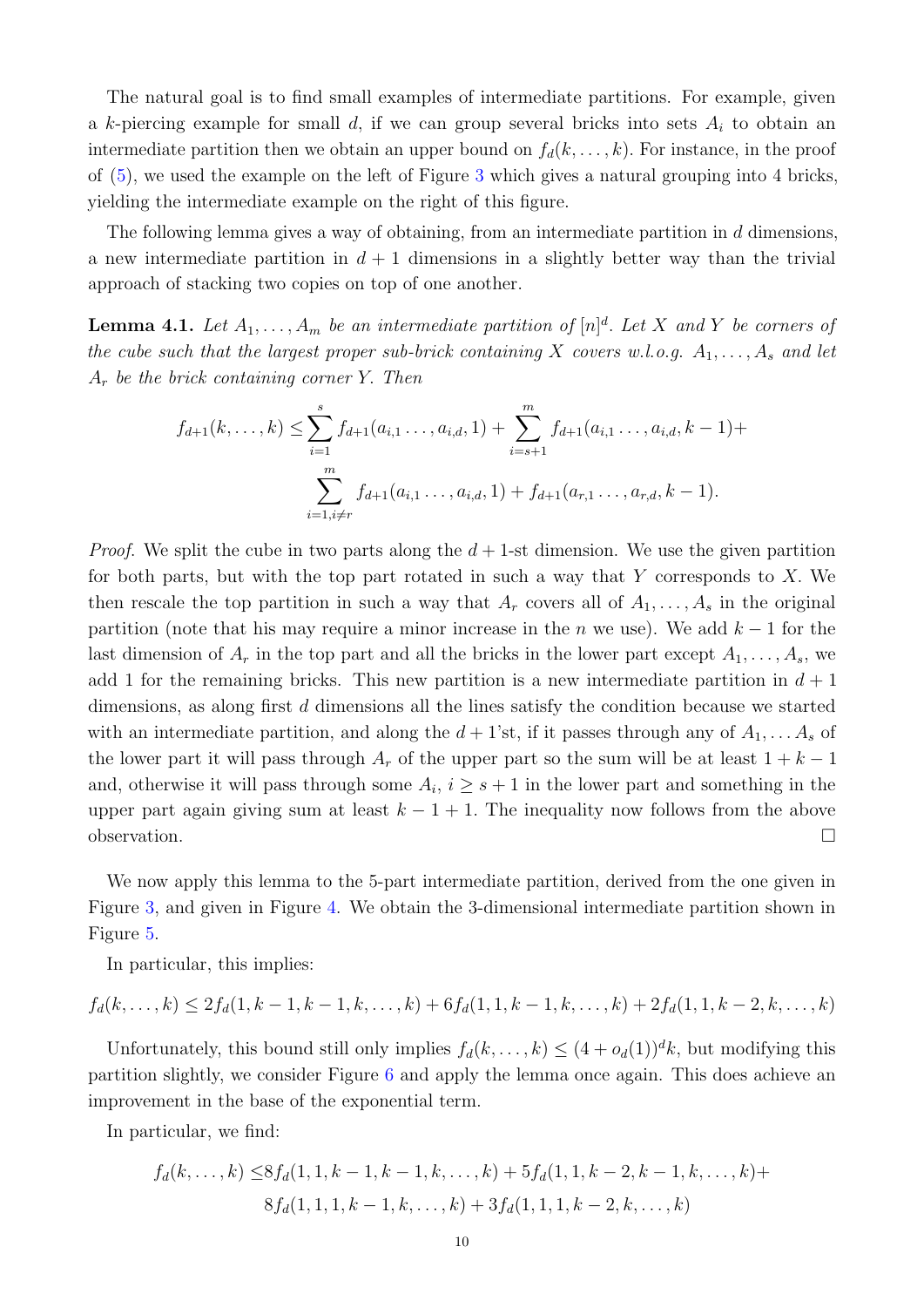<span id="page-10-0"></span>Figure 4. The intermediate partition in 2 dimensions, to which we apply Lemma [4.1.](#page-9-0) X is denoted by red circle, Y by a blue circle, the parts  $A_1, \ldots, A_s$ are shaded red and  $A_r$  is shaded blue.



<span id="page-10-1"></span>Figure 5. The intermediate partition in 3 dimensions, provided by the above lemma.



Bottom Layer

Top Layer

<span id="page-10-2"></span>FIGURE 6. The intermediate partition in 3 dimensions, to which we apply Lemma [4.1.](#page-9-0) X is denoted by red circle, Y by a blue circle, the parts  $A_1, \ldots, A_s$ are shaded red and  $A_r$  is shaded blue.



Bottom Layer

Top Layer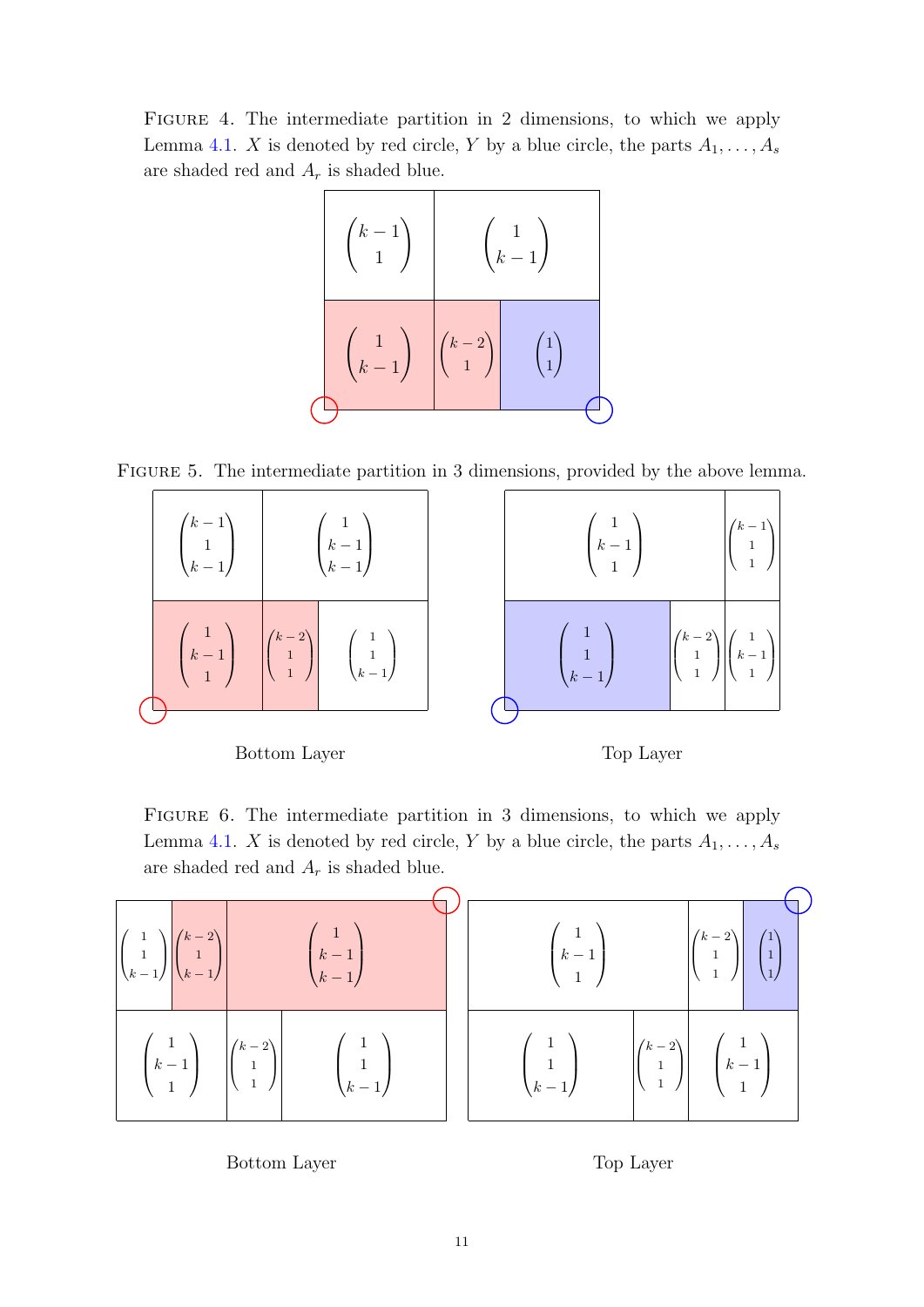<span id="page-11-0"></span>Figure 7. An intermediate partition in 4 dimensions. The third and fourth dimensions move between the rectangles horizontally and vertically respectively.



This already suffices to give an example with at most about  $3.97\%$  bricks. However, since the red bricks have large piercing values in all but one dimension, it turns out that a further manual step can be made before applying Lemma [4.1.](#page-9-0) In particular, using the partition given in Figure [7](#page-11-0) we obtain the following slight improvement:

$$
f_d(k,\ldots,k) \le 10 f_d(1,1,k-1,k-1,k,\ldots,k) + 3 f_d(1,1,k-2,k-1,k,\ldots,k) + 6 f_d(1,1,1,k-1,k,\ldots,k) + 3 f_d(1,1,1,k-2,k,\ldots,k).
$$

This inequality implies

$$
f_d(k,\ldots,k) \le 13f_{d-2}(k,\ldots,k) + 9f_{d-3}(k,\ldots,k)
$$

which in turn implies  $f_d(k, \ldots, k) \leq x_0^d k$  where  $x_0$  is the largest root of  $x^3 - 13x - 9$ ,  $x_0 \approx 3.91$ . In particular, this shows that  $\gamma_k \leq \beta_k \leq x_0$ .

For small values of  $k$  the above inequality actually implies a somewhat stronger result, provided we take more care with the  $k - 1$ ,  $k - 2$  terms. E.g. for  $k = 3$  we get:

$$
f_d(3,\ldots,3) \le 10 f_d(1,1,2,2,3,\ldots,3) + 9 f_d(1,1,1,2,3,\ldots,3) + 3 f_d(1,1,1,1,3,\ldots,3)
$$
  
 
$$
\le (10 \cdot 4 + 9 \cdot 2 + 3) f_{d-4}(3,\ldots,3) = 61 f_{d-4}(3,\ldots,3)
$$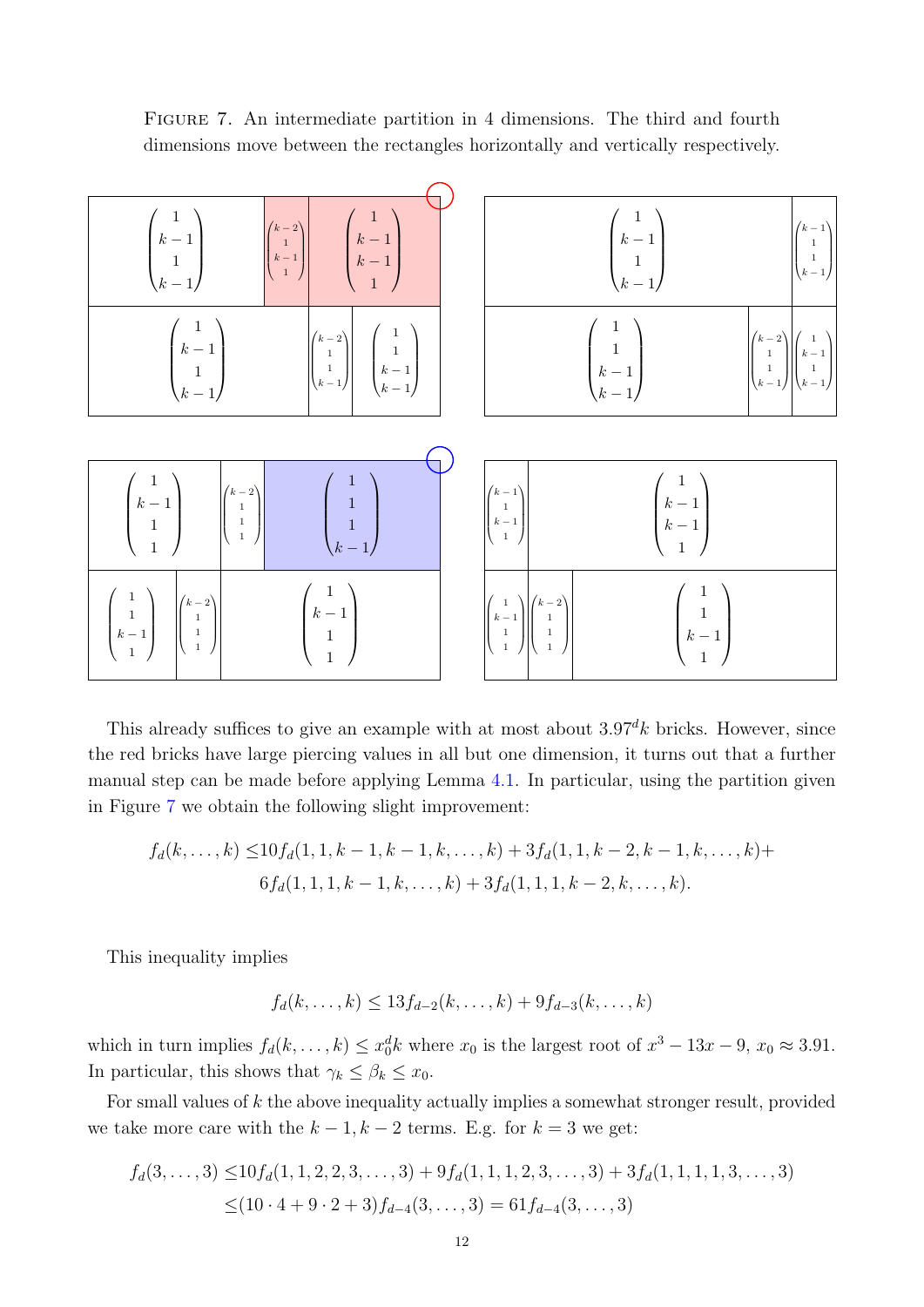<span id="page-12-0"></span>FIGURE 8. A square can be covered by 3 boxes, but not with 3 bricks.



<span id="page-12-1"></span>Figure 9. An intermediate partition based on the above observation. The blue box is labelled  $\begin{pmatrix} 1 \\ 1 \\ k-1 \end{pmatrix}$ ), red and orange are labelled  $\binom{k-1}{1}$ ), green is labelled  $\begin{pmatrix} 1 \\ k-1 \\ 1 \end{pmatrix}$  $\setminus$ and yellow is labelled  $\begin{pmatrix} 1 \\ k-1 \\ 1 \end{pmatrix}$ . All other boxes are in fact bricks.

| $\begin{pmatrix} k-1 \\ 1 \\ 1 \end{pmatrix}$<br>$k-1$                                                      | $\sqrt{1}$ | $\left k-2\right\rangle$<br>$\begin{array}{c} \begin{array}{c} \end{array} \begin{array}{c} \end{array} \begin{array}{c} \end{array} \begin{array}{c} \end{array} \begin{array}{c} \end{array} \begin{array}{c} \end{array} \begin{array}{c} \end{array} \begin{array}{c} \end{array} \begin{array}{c} \end{array} \begin{array}{c} \end{array} \begin{array}{c} \end{array} \begin{array}{c} \end{array} \begin{array}{c} \end{array} \begin{array}{c} \end{array} \begin{array}{c} \end{array} \begin{array}{c} \end{array} \begin{array}{c} \end{array} \begin{array}{c} \end$ |       |  |  |
|-------------------------------------------------------------------------------------------------------------|------------|-----------------------------------------------------------------------------------------------------------------------------------------------------------------------------------------------------------------------------------------------------------------------------------------------------------------------------------------------------------------------------------------------------------------------------------------------------------------------------------------------------------------------------------------------------------------------------------|-------|--|--|
| $\begin{pmatrix} 1 \\ k-1 \\ 1 \end{pmatrix} \begin{pmatrix} k-2 \\ 1 \\ 1 \end{pmatrix}$<br>$\overline{1}$ |            | $\begin{pmatrix} 1 \\ 1 \\ k-1 \end{pmatrix}$                                                                                                                                                                                                                                                                                                                                                                                                                                                                                                                                     |       |  |  |
| $(k-1)$                                                                                                     |            | $k-1$                                                                                                                                                                                                                                                                                                                                                                                                                                                                                                                                                                             | $k-1$ |  |  |

Where we repeatedly used  $f_d(2, a_1, \ldots, a_{d-1}) \leq 2f_d(1, a_1, \ldots, a_{d-1}) = f_{d-1}(a_1, \ldots, a_{d-1})$ , which follows by taking two identical copies of the  $d-1$  dimensional example. This inequality implies  $\gamma_3 \leq \beta_3 \leq \sqrt[4]{61} \approx 2.79.$ 

4.1.2. Boxes. It is highly unclear how one could use the additional freedom afforded by using boxes instead of bricks. The only ways that we found exploits the fact that it is possible to cover a square using only three boxes, as shown in Figure [8.](#page-12-0) This allows us to obtain better examples using boxes than the ones using bricks described above.

We will reuse the intermediate partition given in Figure [4](#page-10-0) to obtain a new intermediate 3 dimensional partition which will use three copies of it stacked on top of each other such that in each layer the copy of  $A_r$  incident to vertex Y is stretched to make one of the three boxes used to cover a square in Figure [8](#page-12-0) and divided into  $k-1$  copies of itself along the third dimension, as shown in Figure [9.](#page-12-1) This implies that  $f_d(k, ..., k) \leq 9f_d(1, 1, k-1, k, ..., k) + 6f_d(1, 1, k-2, k, ..., k)$ .

Proof of Theorem [1.6.](#page-2-2) The above inequality directly implies  $f_d(k, \ldots, k) \leq 15f_{d-2}(k, \ldots, k)$ showing  $\gamma_k \leq \sqrt{15} \approx 3.87$  implying Theorem [1.6.](#page-2-2)

4.2. Lower bounds. The lower bound on  $p_{\text{brick}}$  given in [\(3\)](#page-6-1) seemed like having a good chance of actually being the truth. For example, it is tight for all  $k$  in two dimensions, as the left image in Figure [3](#page-8-0) shows that  $p_{\text{brick}}(2, k) \leq 4(k - 1)$ , which matches the lower bound. In higher dimensions it satisfies the recursive lower bound obtained by the inclusion-exclusion principle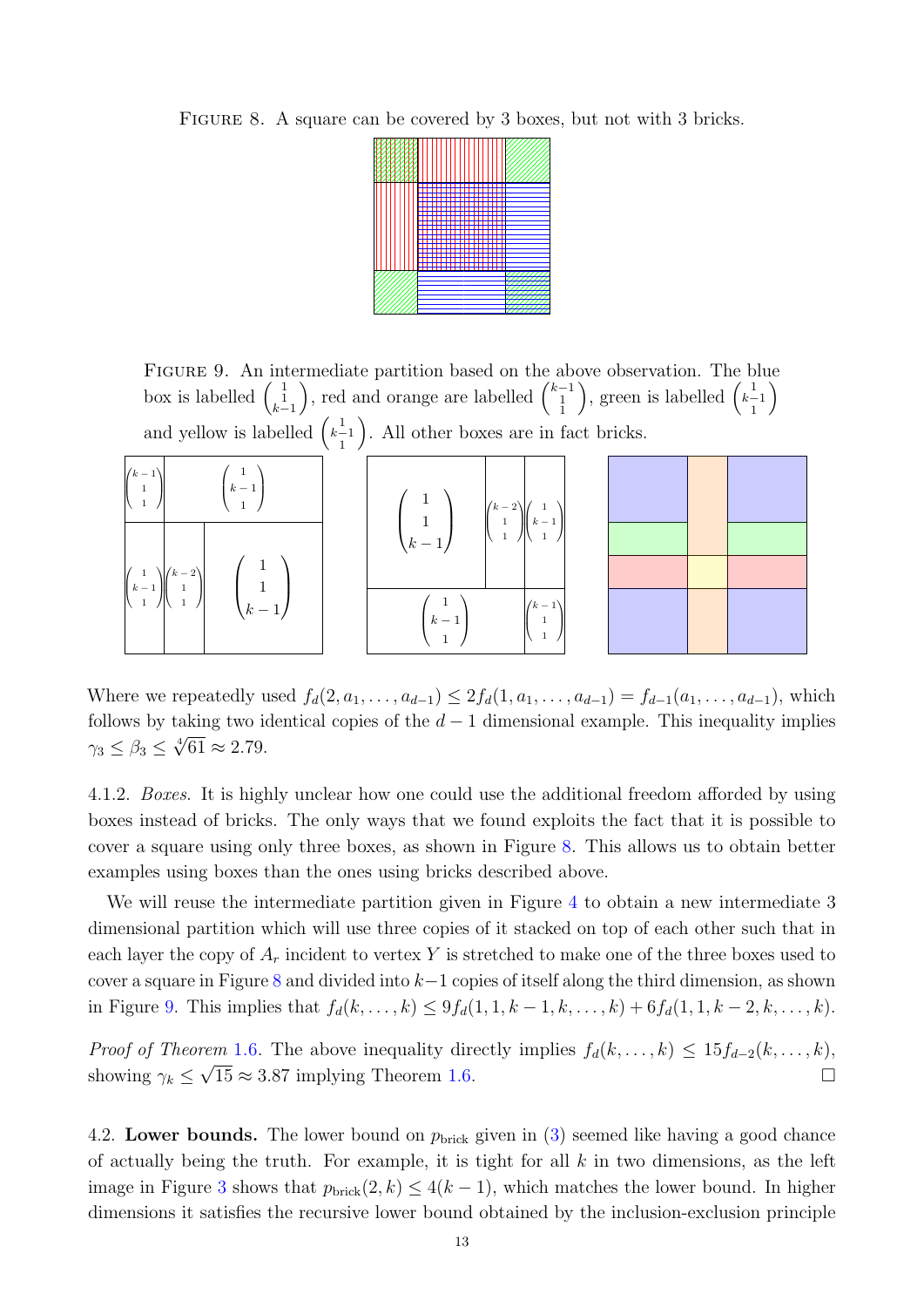

<span id="page-13-0"></span>FIGURE 10. A graph in which every vertex is contained in a red  $K_k$  and a blue  $K_k$ .

through analysing the number of bricks touching faces of dimensions from 0 to  $d-1$ ; for example the proof of the lower bound used only faces of dimensions 0 (corners) and 1 (edges). It turns out however that  $21 \leq p_{\text{brick}}(3,3)$  showing that the bound is not always tight. In fact, exploiting this fact and the aforementioned inclusion-exclusion inequality one can obtain a lower bound, for  $k = 3$ , which is by a constant factor better than  $(3)$ . We omit further details as both parts of the argument are quite cumbersome and result in only a very weak improvement.

The case of boxes seems more difficult, even in 2 dimensions. We conjecture that  $p_{\text{box}}(2, k)$  =  $4(k-1)$  (=  $p_{\text{brick}}(2, k)$ ) and show that this is in fact asymptotically correct, as k gets large. To this end we consider the following reduction. Given a partition of  $[n]^2$  with the k-piercing property we construct an auxiliary graph with one vertex for each box. We colour the edge between two vertices red if there exists a vertical line intersecting both boxes and blue if there exists a horizontal line intersecting both boxes. Since the k-piercing constraint requires that any line intersects at least  $k$  boxes, we see that every vertex in our auxiliary graph is both contained inside a clique of at least k vertices with all edges coloured red and a clique of at least k vertices with all edges coloured blue. We therefore formulate the following question, which we find interesting in its own right.

<span id="page-13-1"></span>Question 4.2. Let  $k \geq 1$  be an integer. What is the minimal N such that we can colour the edges of a graph on N vertices red and blue such that every vertex belongs to a monochromatic  $K_k$  of each colour?

Note that, by the above construction, the answer to the above question is an upper bound for  $p_{\text{box}}(2, k)$ . We conjecture that this  $N = 4(k - 1)$ . A construction arising from the example in the left image of Figure [3](#page-8-0) which matches this bound can be seen in Figure [10.](#page-13-0) However, we were only able to prove an asymptotic result.

<span id="page-13-2"></span>**Proposition 4.3.** In Question [4.2](#page-13-1) we have  $N \geq (4 + o_k(1))k$ .

*Proof.* Let R be the vertex set of a largest red clique and B the vertex set of a largest blue clique in the graph. Note that  $|R \cap B| \leq 1$ , as each edge can only have one colour. Define  $A_0 = R \setminus B$  and  $B_0 = B \setminus R$ . Let  $a_0 = |A_0| \geq k - 1$  and  $b_0 = |B_0| \geq k - 1$ .

In general, let R and B be the vertex sets of a largest red and blue clique on  $G \setminus (A_0 \cup \ldots \cup$  $A_{i-1} \cup B_0 \cup \ldots \cup B_{i-1}$ , respectively. As before,  $|R \cap B| \leq 1$  and we define  $A_i = R \setminus B$  and  $B_i = B \setminus R$ . Let  $a_i = |A_i|$  and  $b_i = |B_i|$ .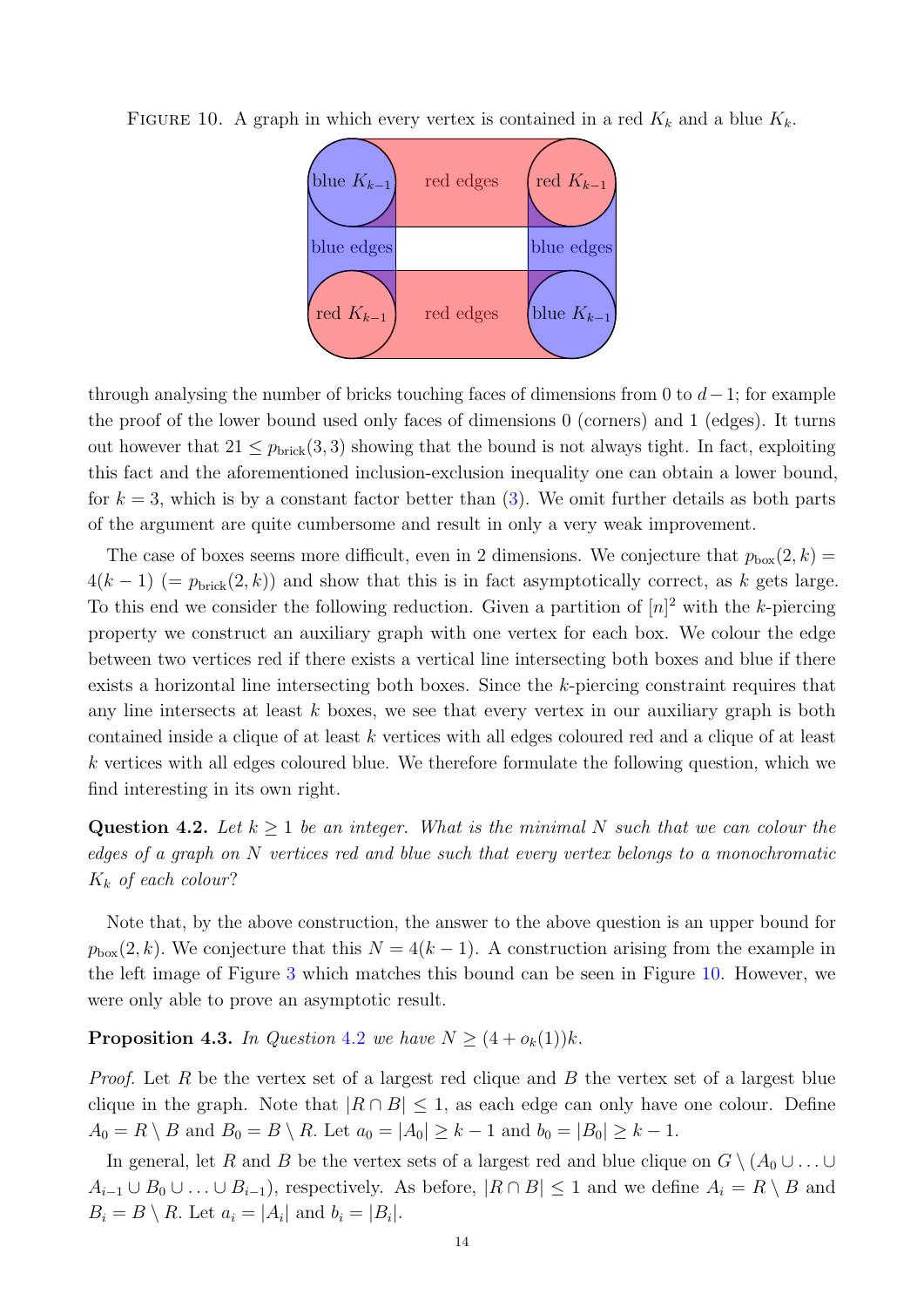Given a vertex v in  $A_0 \cup \ldots \cup A_{i-1}$  it belongs to a blue k-clique. This clique can have at most one vertex in each of  $A_0, A_1, \ldots, A_{i-1}$ , one of which is v itself. Similarly, by choice of  $B_i$  we know this clique can have at most  $b_i + 1$  vertices outside of  $A_0 \cup \ldots \cup A_{i-1} \cup B_0 \cup \ldots \cup B_{i-1}$ . This implies that v has blue degree at least  $k - 1 - (i - 1) - (b_i + 1) = k - i - b_i - 1$  towards  $B_0 \cup \ldots \cup B_{i-1}$ . An analogous argument shows that any  $w \in B_0 \cup \ldots \cup B_{i-1}$  has red degree at least  $k - i - a_i - 1$  towards  $A_0 \cup \ldots \cup A_{i-1}$ .

In particular, letting  $A = a_0 + \ldots + a_{i-1}$  and  $B = b_0 + \ldots + b_{i-1}$ , this implies that

$$
AB \ge A(k - i - b_i - 1) + B(k - i - a_i - 1).
$$

Now define  $c_{i-1}$  by  $A + B = c_{i-1}(k-1)$ . Since there are at least  $c_{i-1}(k-1) + a_i + b_i$  vertices in G. So we get

$$
AB + Ab_i + Ba_i \ge (k - i - 1)c_{i-1}(k - 1).
$$

For a fixed  $c_{i-1}$  the left-hand side is maximised for  $A = c_{i-1}(k-1)/2 - (a_i - b_i)/2$  and  $B = c_{i-1}(k-1)/2 + (a_i - b_i)/2$ . This gives

$$
c_{i-1}^{2}(k-1)^{2}/4 - (a_{i} - b_{i})^{2}/4 + (a_{i} + b_{i})c_{i-1}(k-1)/2 + (a_{i} - b_{i})^{2}/2 \geq (k - i - 1)c_{i-1}(k-1)
$$
  
\n
$$
\Rightarrow c_{i-1}^{2}(k-1)^{2} + (a_{i} - b_{i})^{2} + 2(a_{i} + b_{i})c_{i-1}(k-1) \geq 4(k - i - 1)c_{i-1}(k-1)
$$
  
\n
$$
\Rightarrow c_{i-1}^{2}(k-1)^{2} + (a_{i} + b_{i})^{2} + 2(a_{i} + b_{i})c_{i-1}(k-1) \geq 4(k - i - 1)c_{i-1}(k-1)
$$

$$
\Rightarrow (c_{i-1}(k-1) + a_i + b_i)^2 \ge 4(k-i-1)c_{i-1}(k-1).
$$

Since  $c_i(k-1) = c_{i-1}(k-1) + a_i + b_i$ , we get

$$
c_i \ge 2\sqrt{\frac{k-i-1}{k-1}}c_{i-1} \ge 2^{1+1/2+\dots+1/2^i} \left(\frac{k-i-1}{k-1}\right)^{1/2+1/4+\dots+1/2}
$$

$$
= 4 \times 2^{-1/2^{i+1}} (1-i/(k-1))^{1-1/2^{i+1}}.
$$

Choosing  $i = \mathcal{O}(\log(k))$  gives the result.

Proposition [1.8](#page-3-1) follows immediately from this result, by the above reduction.

Note that Question [4.2](#page-13-1) generalises naturally to t colours. The proof of Proposition [4.3](#page-13-2) can be easily modified to give a lower bound of  $(2t+o_k(1))k$  for this generalisation, and the construction on Figure [10](#page-13-0) can also be modified to give an upper bound of  $2t(k-1)$ . While the lower bound for this question applies to the k-piercing question, giving a lower bound of  $(2d + o_d(1))k$  in d-dimensions which does beat the trivial bound of  $d(k-1)$  from the start of the section, this bound is not particularly strong so we omit the full details. It seems that in two dimensions Question [4.2](#page-13-1) captures the difficulty of the k-piercing problem, while the generalised version does not fully capture the difficulties of the higher dimensional piercing problem.

With this in mind we consider the following reduction. Given a k-piercing partition in d dimensions, consider the complete graph  $K_n$  with vertices being boxes. We colour an edge between two boxes in colour i if they are intersected by some  $d-1$  dimensional plane orthogonal

i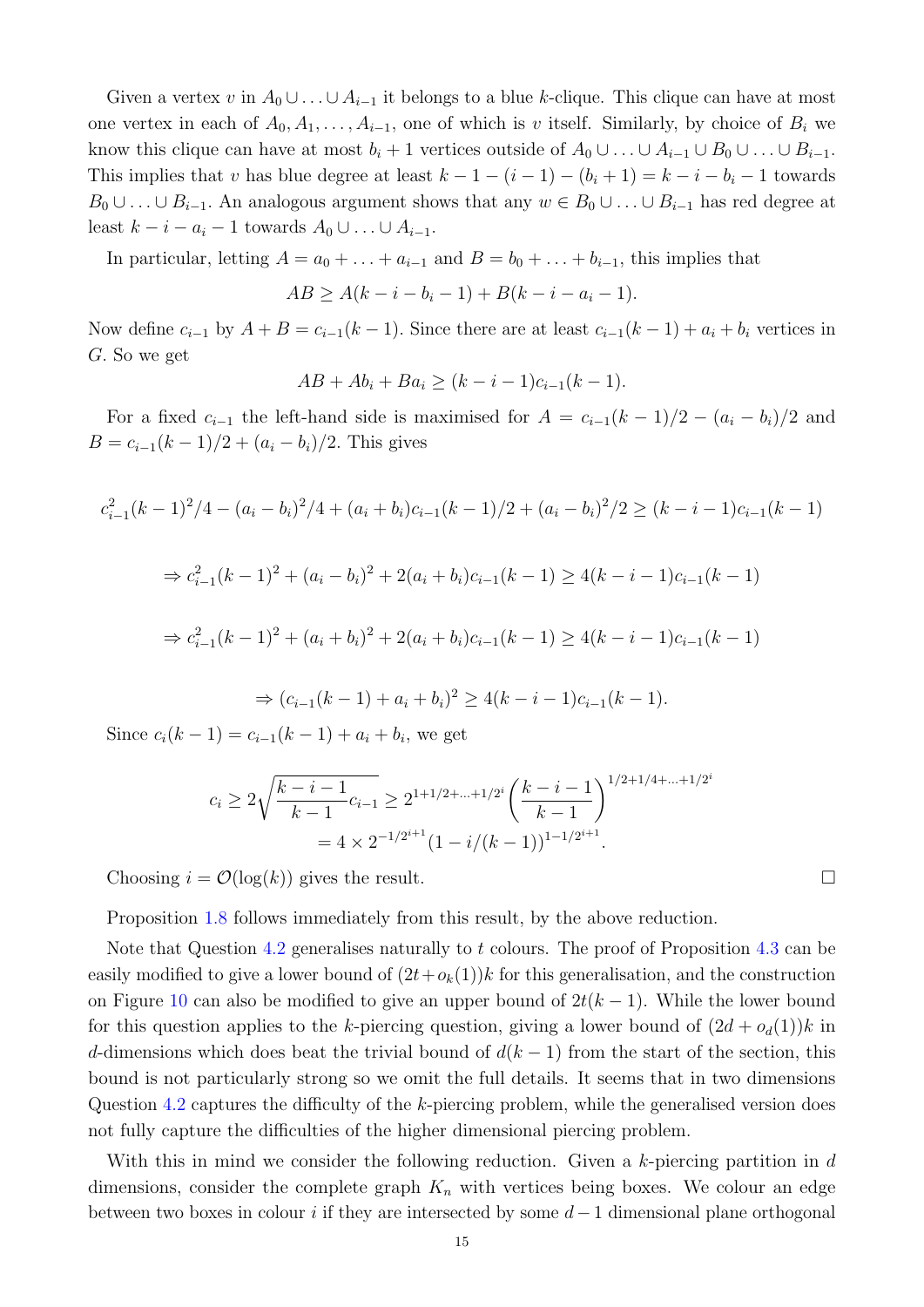to the i-th dimensional axis. This gives a colouring in d colours, such that every edge gets at most  $d-1$  colours. Furthermore, every vertex is a part of a monochromatic  $K_t$  in each colour, where  $t = p_{\text{box}}(d-1, k)$ . We shall use this to give the following lower bound.

### Theorem 4.4.

$$
p_{box}(d,k) \ge e^{\frac{\sqrt{d}}{4}}(k-1)
$$

*Proof.* We consider the complement of the colouring of the  $K_n$  described in the previous paragraph. In the complement each edge gets assigned only the colours it was not assigned in the above colouring. As each edge had at most  $d-1$  colours, the new colouring assigns at least one colour to each edge. Furthermore, for every vertex  $v$  and every colour  $c, v$  belongs to a set of size  $t$  within which there is no edge of colour  $c$ .

We claim that this implies that for each colour there are at most  $(n-t)^2$  edges of this colour. To see this, note that there needs to exist an independent set of size  $t$  in this colour and each of the remaining  $n - t$  vertices can be incident to at most  $n - t$  edges of this colour.

As our new colouring needed to cover all the possible edges at least once, this implies that

$$
d \ge \frac{n(n-1)}{2(n-t)^2}
$$
  
\n
$$
\implies n-1 \ge \left(1 + \frac{1}{\sqrt{2d}-1}\right)(t-1)
$$
  
\n
$$
\implies p_{\text{box}}(d,k) - 1 \ge \left(1 + \frac{1}{\sqrt{2d}-1}\right)(p_{\text{box}}(d-1,k) - 1).
$$

This gives

$$
p_{\text{box}}(d,k) \ge \prod_{i=2}^{d} \left(1 + \frac{1}{\sqrt{2i} - 1}\right)(k - 1) + 1
$$
  

$$
\ge e^{\sum_{i=2}^{d} \frac{1}{2\sqrt{2i}}}(k - 1)
$$
  

$$
\ge e^{\frac{1}{2\sqrt{2}} \sum_{i=2}^{d} \frac{1}{\sqrt{i}}}(k - 1)
$$
  

$$
\ge e^{\frac{\sqrt{d}}{4}}(k - 1)
$$

<span id="page-15-0"></span>as claimed.

 $\Box$ 

#### 5. Conclusion and open problems

There are a large number of very interesting questions that remain in this area, and we shall now list just a few.

It remains, of course, to determine the asymptotics of  $f_{odd}$ . The most important question seems to be the following.

# Question 5.1. Is  $f_{odd}(n,d) = (2+o(1))^d$  as  $n, d \rightarrow \infty$ ?

One may also consider the original question of Kearnes and Kiss with a relaxation of the condition that the boxes partition  $[n]^d$ . In their paper [\[7\]](#page-17-4), Leader, Milićević and Tan ask how many proper boxes are required to form a double cover of  $[n]^d$ , and specifically whether at least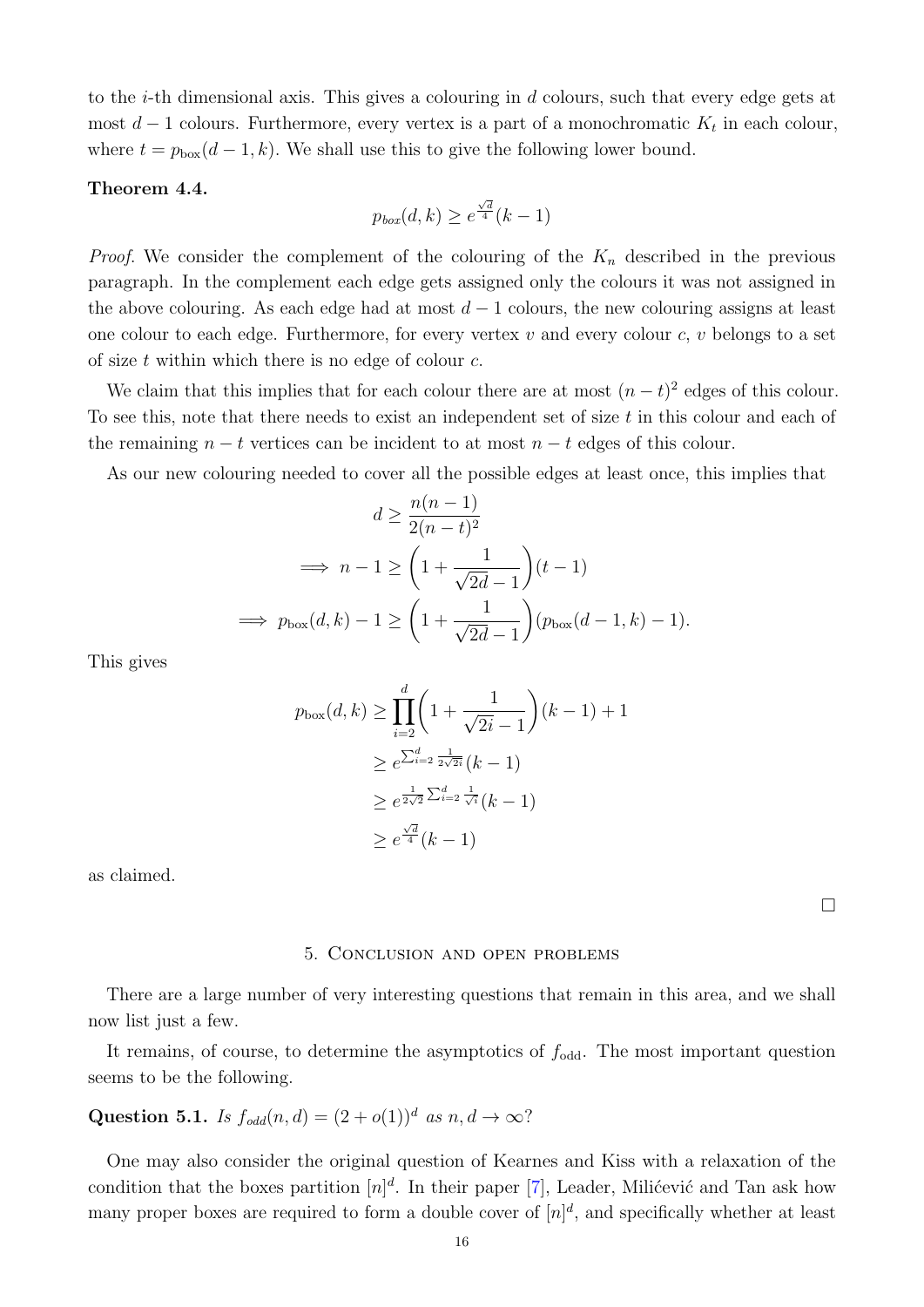$2^d$  are required. A natural construction involves taking three copies of a partition of  $[n]^{d-1}$  and taking the products of these with the sets  $\{1, 2\}$ ,  $\{2, \ldots, n\}$  and  $\{1, 3, 4, \ldots, n\}$  respectively, giving a double cover of size  $(3/2)2<sup>d</sup>$ . We can show that this construction is not best possible (a simulated annealing approach found a double cover of size  $11$  in  $[3]^3$  and Gurobi did even better by finding a construction of size 21 in  $[3]^4$ ), but we have not been able to beat  $2^d$  and the question remains open.

Regarding the k-piercing problem, there are several possible angles. Again, the most important question concerns improving the lower bound.

# Question 5.2. Does there exist an  $\varepsilon > 0$  such that for a fixed k we have  $p_{box}(d, k) \ge (2 + \varepsilon)^d$ ?

The analogous question for  $p_{\text{brick}}$  would be a natural first step, interesting in its own right.

Along similar lines is the regime where  $d$  is fixed and  $k$  is allowed to grow. As discussed in Section [4,](#page-6-0) the bound for this problem is always linear in  $k$ , but finding the constant of linearity seems hard.

Question 5.3. Let d be fixed so that  $p_{box}(d, k) = (C_d + o_k(1))k$ . How does  $C_d$  grow with d? Must  $C_d$  be exponential in d?

As noted in Section [4,](#page-6-0) we are only able to show that  $e$  $\frac{\sqrt{d}}{4}(k-1)$  ≤  $C_d$  ≤ 15<sup>d/2</sup>. Proposition [1.8](#page-3-1) shows that  $C_2 = 4$ , but finding  $C_3$  is already beyond our methods. Answering this question would directly extend Theorem [1.1](#page-0-0) and therefore probably requires some interesting new ideas.

To finish, we shall describe one last problem which is of particular interest. We observe that in the k-piercing problem the requirement that the boxes  $B_i$  partition  $[n]^d$  can be dropped without trivialising the question, provided that we maintain the constraint that the  $B_i$  are disjoint. In particular, we could ask the following question.

Question 5.4. Let  $n \geq k$  and  $d \geq 1$  be integers. Let  $\{B^1, B^2, \ldots, B^m\}$  be a collection of disjoint proper boxes in  $[n]^d$  with k-piercing property. What lower bounds can be shown for m? In particular, do we have  $m \geq 2^d$ ?

When  $k = 2$  this generalises the original question of Kearnes and Kiss, however the proof of Theorem [1.1](#page-0-0) relies on the  $B_i$  forming a partition and so the same idea cannot be used. Indeed the authors know of no approach that gives a bound better than  $(1 + o(1))^d$  for this question, although computer search finds no examples with  $m < 2<sup>d</sup>$ .

### **ACKNOWLEDGEMENTS**

We thank Imre Leader and Bhargav Narayanan for useful conversations about this project.

### **REFERENCES**

- <span id="page-16-0"></span>1. N. Alon, T. Bohman, R. Holzman, D.J. Kleitman, On partitions of discrete boxes, Discrete Math. 257 (2002) 255–258.
- <span id="page-16-1"></span>2. M. Fekete, Uber der Verteilung der Wurzeln bei gewissen algebraischen Gleichungen mit ¨ ganzzahligen Koeffizienten, Mathematische Zeitschrift, 17, (1923), 228–249.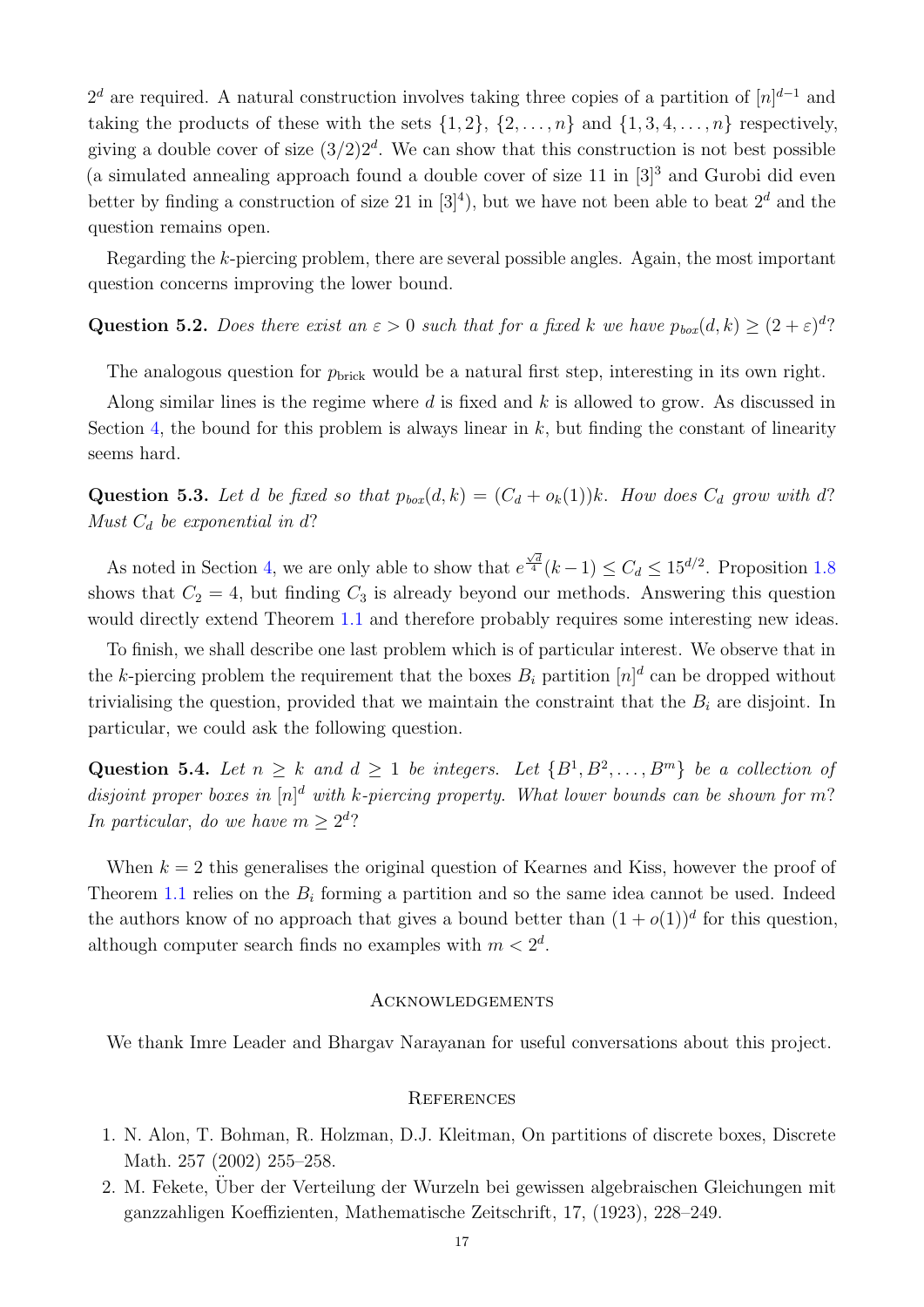- <span id="page-17-5"></span>3. Gurobi Optimization, Inc., Gurobi Optimizer Reference Manual (2018), [http://www.](http://www.gurobi.com) [gurobi.com](http://www.gurobi.com).
- <span id="page-17-0"></span>4. K.A. Kearnes, E.W. Kiss, Finite algebras of finite complexity, Discrete Math. 207 (1999) 89–135.
- <span id="page-17-2"></span>5. A.P. Kisielewicz, K. Przesławski, Polyboxes, cube tilings and rigidity, Discrete Comput. Geom. 40 (2008) 130.
- <span id="page-17-3"></span>6. J. Grytczuk, A.P. Kisielewicz, K. Przesławski, Minimal partitions of a box into boxes, Combinatorica 24 (2004) 605614.
- <span id="page-17-4"></span>7. I. Leader, L Milićević and T. S. Tan, "Decomposing the complete  $r$ -graph", Journal of Combinatorial Theory, Series A 154 (2018): 21–31.
- <span id="page-17-1"></span>8. M. Saks, "Kleitman and combinatorics", Discrete mathematics 257.2-3 (2002): 225–247.

### 6. Appendix

# 6.1. List of coordinates of boxes in Figure [1.](#page-1-0)

```
Box(1) = \{1,2,3\} x \{1,2,3\} x \{1\}Box(2) = \{1,2,3\} x \{1,2,3\} x \{2\}Box(3) = \{2,4,5\} x \{1,4,5\} x \{3\}Box(4) = \{2,3,5\} x \{2,3,5\} x \{4\}Box(5) = \{1,2,4\} x \{1,2,4\} x \{5\}Box(6) = \{1,2,5\} x \{1\} x \{4\}Box(7) = \{1\} x \{1,2,5\} x \{3\}Box(8) = \{1\} x \{2,4,5\} x \{4\}Box(9) = \{2,4,5\} x \{2\} x \{3\}Box(10) = \{2,4,5\} x \{3\} x \{3\}Box(11) = \{2,3,4\} x \{3\} x \{5\}Box(12) = \{3\} x \{2,3,4\} x \{3\}Box(13) = \{3\} x \{2,4,5\} x \{5\}Box(14) = \{4\} x \{1,2,3\} x \{1,2,4\}Box(15) = \{5\} x \{1,2,3\} x \{1,2,5\}Box(16) = \{2,4,5\} x \{4\} x \{1,2,4\}Box(17) = \{2,4,5\} x \{5\} x \{1,2,5\}Box(18) = \{1\} x \{4\} x \{1,2,3\}Box(19) = \{1\} x \{5\} x \{1,2,5\}Box(20) = \{3\} x \{4\} x \{1,2,4\}Box(21) = \{3\} x \{5\} x \{1,2,3\}Box(22) = \{1\} x \{3\} x \{3, 4, 5\}Box(23) = \{3\} x \{1\} x \{3,4,5\}Box(24) = {4} x {5} x {4}
```